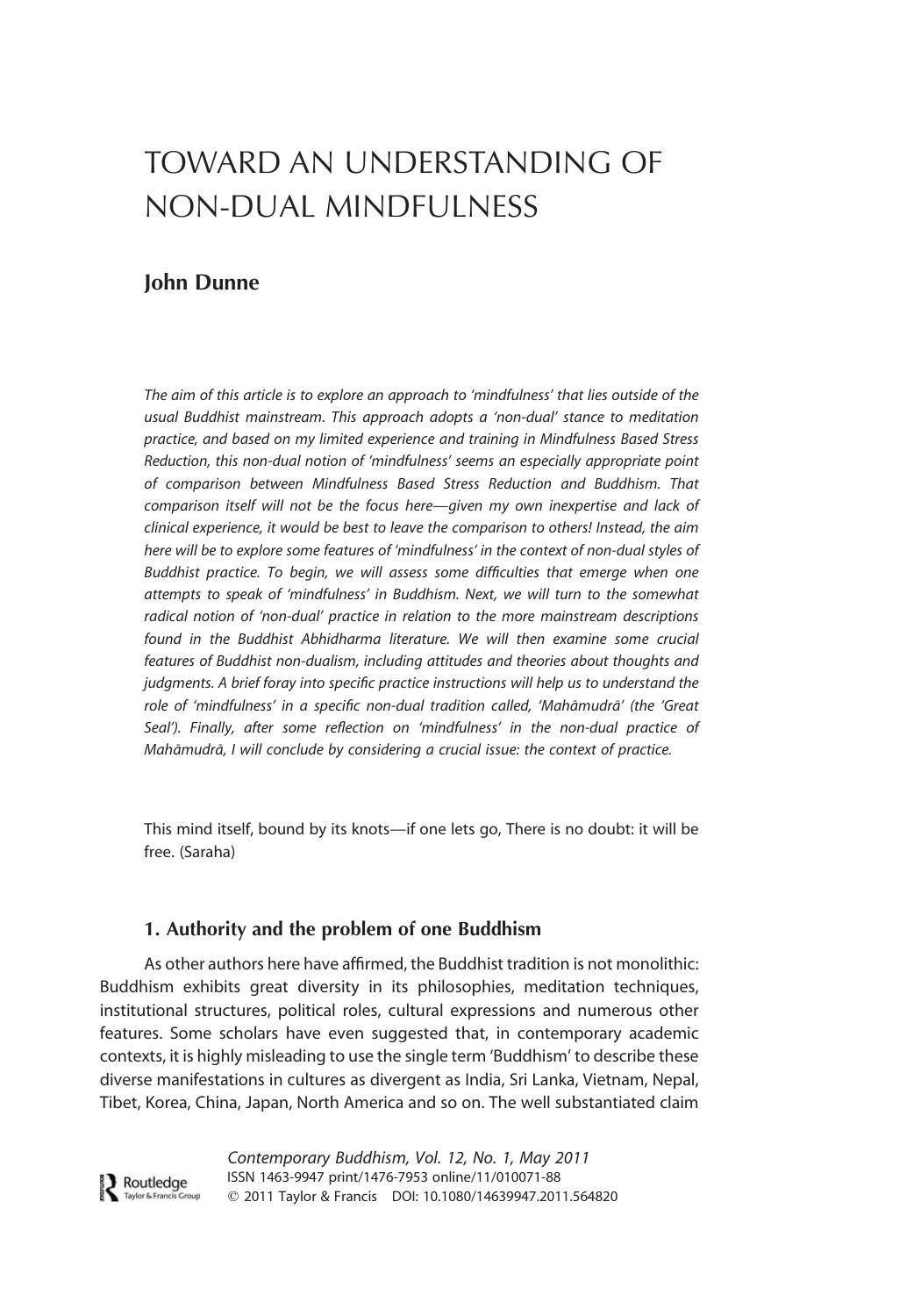here is that any attempt to speak in the singular of 'Buddhism' necessarily obscures actual diversity in philosophy and practice by masking it with our own, particular notion of what 'Buddhism' in the singular might be. Clearly, if we are to avoid simply projecting our own assumptions and desires, we must explore the diversity of Buddhisms and see how some strands might object to the understanding of 'mindfulness' in Mindfulness Based Stress Reduction (MBSR), while other strands might endorse it readily.<sup>1</sup>

In moving beyond a monolithic notion of a singular Buddhism, however, we face two difficult challenges that emerge from Buddhist traditions themselves. One is simply the problem of finding the right term(s) to interpret as 'mindfulness.' The same problem of diversity applies here, except that even within single strands of Buddhism, conflicting opinions appear. Let us mark this problem by dropping the awkward quotation marks and capitalizing Mindfulness so as to remind ourselves that this singular term can easily mask great diversity within Buddhism and in contemporary usage.

Setting aside for the moment the problem of Mindfulness's diversity, we encounter another, perhaps more difficult issue: the various Buddhist traditions and teachers themselves often insist that, in the final analysis, Buddhism is indeed singular and monolithic. This does not necessarily mean that a tradition or teacher will claim that the one true Buddhism is the one found in that tradition's philosophy and practice. Certainly, such claims are made, but another approach is to demonstrate that one's tradition fits into an overarching, unitary vision of Buddhism, and to do so, one must reconcile the current features of one's tradition with earlier practices and texts that, at least on the surface, may appear to be quite different from one's tradition. This approach appears especially in Buddhist commentarial literature—precisely the texts that one would consult for a detailed analysis of Mindfulness. Each Buddhist tradition takes a set of older texts as in some way authoritative, and even if these texts appear to contradict the practice or philosophy of one's tradition, a skilful commentator can find a way to reconcile these older materials with the contemporary tradition.

When commentators reconcile their own traditions with earlier materials, they implicitly (or sometimes, explicitly) argue for the overall unity of Buddhism. But the unity of Buddhism is not what is actually at stake. Instead, if commentators cannot connect their particular tradition to earlier, authoritative texts written by great, authoritative figures, then that tradition's followers and its critics may all doubt whether the tradition itself is authoritative. In other words, the drive toward One Buddhism in traditional scholarship is largely driven by the need to justify the authenticity of the commentator's tradition. This problem becomes especially acute when a tradition develops new practices and philosophical perspectives. Critics (especially those in competing Buddhist traditions) can claim that these new practices and philosophies are inauthentic, and followers may develop similar doubts that will block the effectiveness of practice techniques. For these reasons, Buddhist traditions usually resist any claim to novelty: in some sense, each tradition claims that it embodies just what the Buddha taught (even if it was taught only implicitly).<sup>2</sup>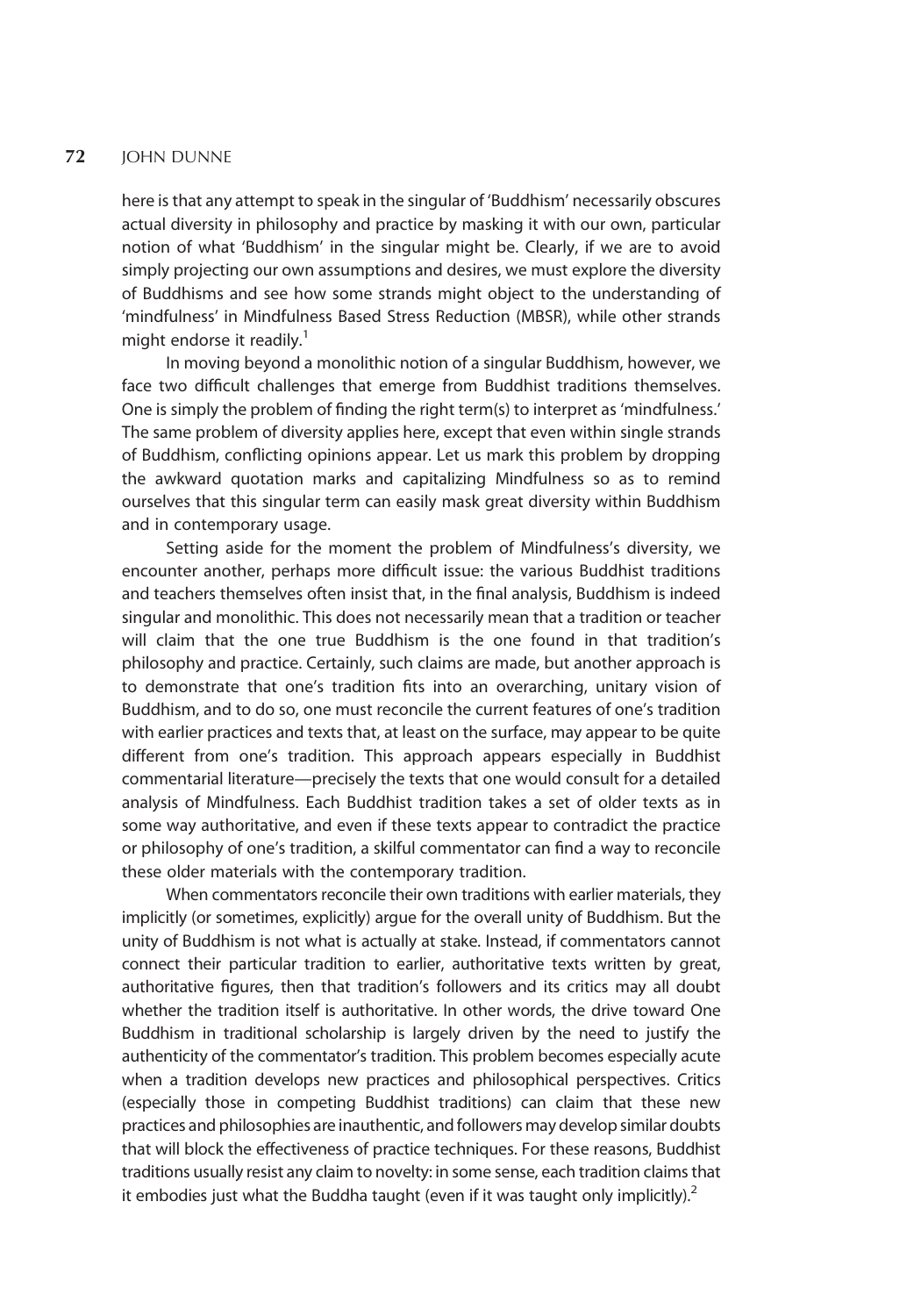In India and Tibet, the need to justify the authenticity of one's tradition required Buddhists to demonstrate how their traditions connected to a number of older Buddhist texts of various kinds, but for our purposes, the most important body of texts is the Abhidharma. For later Mahayana thinkers in India and Tibet, two texts in particular were touchstones: the Abhidharmakośa of Vasubandhu and the Abhidharmasamuccaya of Asanga. These texts themselves harkened back to earlier materials, and in the end, they are generally understood to be rooted in the 'speech of the Buddha' (buddhavacana) itself. These Abhidharma texts are especially relevant here because in them we find technical discussions of meditative practices and terminology, including notions of Mindfulness. Thus, if later Mahāyāna Buddhists in India and Tibet wrote about their meditation theories and practices, they were obliged to demonstrate that it was possible to use these Abhidharma theories, terms and categories to explicate their traditions' practices. It is crucial to note, however, that the theories, terms and categories in these Abhidharma texts were formulated no later than the fourth century (C.E.), and none of their major theories, terms or categories has been revised since. This would pose no problem if theories and practices of meditation in later India and Tibet remained completely static, or at least did not change in a way that is difficult to reconcile with the Abhidharma. But theory and practice did indeed change in that way. In particular, and of special relevance here, is the emergence of styles of practice that are best called 'non-dual,' especially the one we will consider below: Mahāmudrā. $^{\tilde{3}}$ 

## 2. The non-dual and the Abhidharma

Notions of non-duality (Skt., advaya) occur early in Indian Buddhism. Certainly, the ultimate non-duality of *saṃsāra* and *nirvāṇa* is one example that is critical to the example that is extrainity, the unimate from additivity of surpressed and investigate one shample that is<br>critical to the emergence of Mahāyāna Buddhism around the first century (C.E.). In speaking of Mahāmudrā as a non-dual style of practice, however, I am referring specifically to a form of non-duality that finds its first expression no earlier than the third century (C.E.), and that undergoes further development around the seventh century. This form of non-duality is concerned specifically with the duality of knowing subject vs. known object (grāhyagrāhakadvaya). From an historical perspective, two developments within Indian Buddhism allow this style of practice to develop. First, Yogācāra philosophy (starting around the second or third century) maintains that ignorance (avidyā) occurs in its subtlest form as the seemingly real appearance of an ultimately false distinction between object and subject in experience. In other words, for Yogācāra thought, ignorance in its subtlest form manifests as the sense that there is a subjectivity that stands distinct and separate from the objects it apprehends. Since one central goal of all Mahāyāna practice is to eliminate ignorance by experiencing reality as it truly is (yathābhūtadarśana), for Yogācāra thinkers a truly liberative meditative state must not be caught in the false distinction between subject and object. In other words, the state must be non-dual, in that the experience is not structured by the duality of object and subject. It is, instead, 'non-dual wisdom' (Skt., advayajñāna).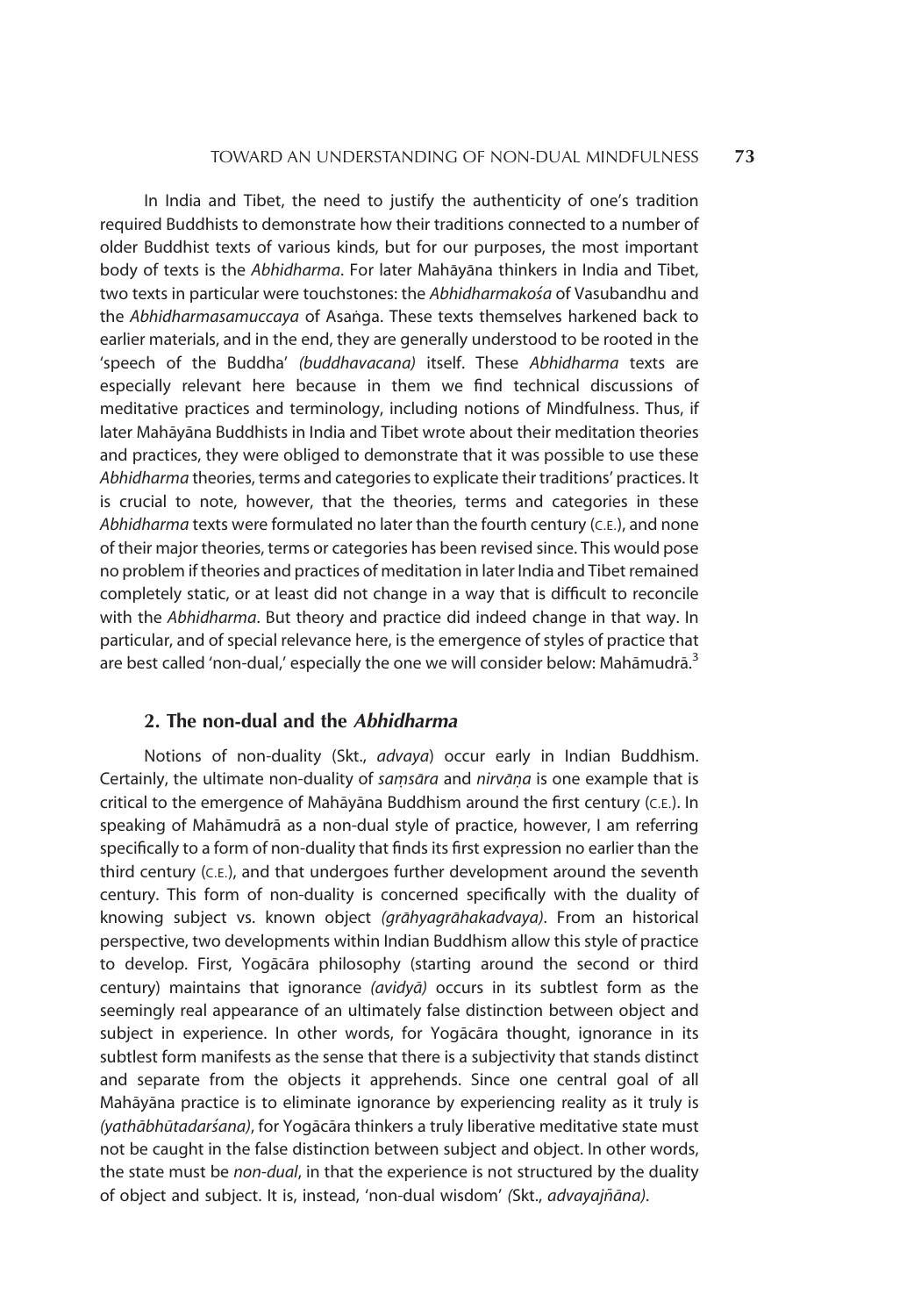For practitioners to experience a non-dual state, however, there must be some form of knowing or experiencing that is not structured by subject– object duality. This form of knowing is 'reflexive awareness' (Skt. svasamvitti, Tib., rang<br>rie), and it does not ressive a rebust theoretical treatment until the werks of rig), and it does not receive a robust theoretical treatment until the works of Dharmakīrti and his major commentators (seventh to ninth centuries). Once a clear account of reflexive awareness is in place, Buddhist authors now have the tools to speak of truly non-dual meditative states, namely, those in which the meditator experiences consciousness in its true form as utterly devoid of subject–object structuring. And this is precisely the type of practice that emerges historically as Mahāmudrā in India by the end of the first millennium (C.E.).<sup>4</sup>

Below, we will examine some features of Mahāmudrā theory and practice, especially in terms of Mindfulness, but let us first point to an immediate problem that Mahāyāna commentators face when they wish to speak of Mahāmudrā in technical terms. The technical tools and vocabulary that they use must be drawn from the Abhidharma works mentioned above, since these are taken to be the authoritative sources for such purposes. But according to those works, all liberative meditative states necessarily have an object; that is, any meditation that a Buddhist would use to eliminate ignorance would have to be structured by subject-object duality. Simply put, the Abhidharmasamuccaya or Abhidharmakośa do not articulate any theory about a meditative state that eliminates ignorance and is devoid of subject– object duality. Indeed, except for some unusual cases that are not considered useful on the path, the Abhidharma as a whole assumes that a state that one would cultivate on the path is necessarily a state that is oriented toward some object that one meditates upon.

Clearly, it is not easy to formulate an Abhidharma account of 'non-dual wisdom'—a form of knowing that is radically unstructured by object and subject. And since the Abhidharma account of Mindfulness likewise assumes that meditative states are structured by subject– object duality, it seems obvious that we should not attempt to map Abhidharma categories directly onto non-dual practices such as Mahāmudrā. Indeed, it seems highly problematic to use any Buddhist sources prior to the seventh century (C.E.) to explicate the cognitive details of non-dual practices, inasmuch as these sources lack the theoretical tools and terminology to address non-dual meditations, including their features such as non-dual Mindfulness.

One can object, however, that members of the non-dual Mahāmudrā tradition in Tibet certainly did use Abhidharma categories and terminology just for this purpose. In other words, as the Mahāmudrā tradition moved from India to Tibet, it also developed in ways that led to more systematic explications of the practice, and while many new terms were coined or adopted, much of the Abhidharma's technical vocabulary was also adapted (in ways that are sometimes quite confusing) for the purpose of analysing Mahāmudrā practice. For example, the Abhidharma term samatha (Tib., zhi gnas) occurs frequently in later Tibetan accounts of Mahāmudrā, even though the Abhidharma use of the term always assumes that there is an object of meditation, whereas in Mahāmudrā samatha is clearly set in a context where the goal is to move beyond focus on an object.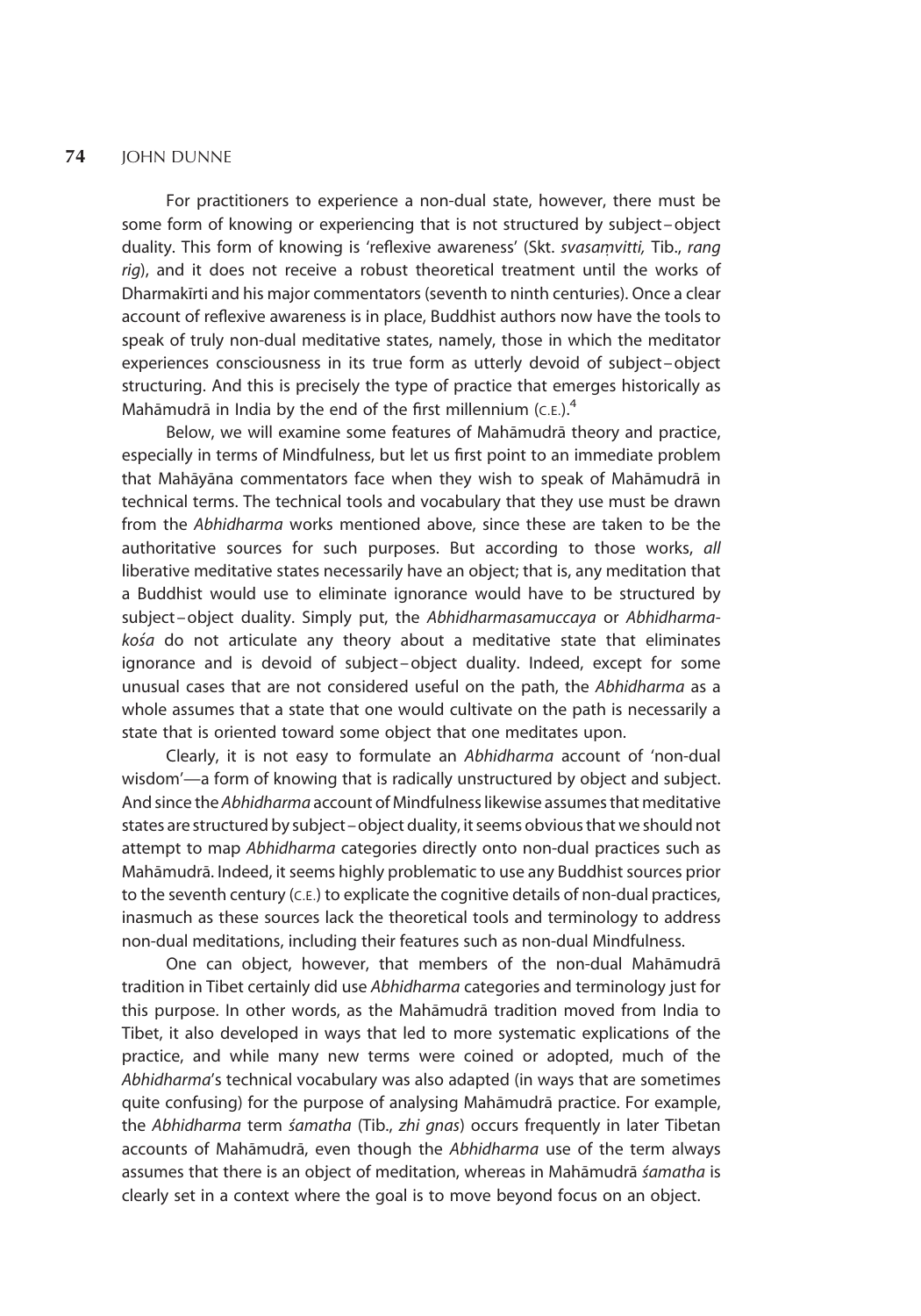#### TOWARD AN UNDERSTANDING OF NON-DUAL MINDFULNESS 75

Why do later Tibetan scholars of Mahāmudrā employ Abhidharma terminology, even though the fit is at times quite loose? One reason may simply be that Abhidharma terms were the best available ones, and without engaging in some laborious update of the entire Abhidharma, it was best to adapt and update a few select terms that were especially useful for understanding Mahāmudrā practice. Another reason, one coming from a contemporary academic perspective, is that to maintain the authenticity of Mahāmudrā practices. Tibetan commentators had to connect those practices with the Abhidharma. If the practice could not be explicated in Abhidharma terms, it was not authentic. Thus, no matter how difficult the fit might be at times, there was no choice but to use Abhidharma terms to explain Mahāmudrā, at least in certain contexts. $5$ 

In the contemporary context, it certainly remains legitimate to employ Abhidharma tools to understand practices that emerge long after the Abhidharma, but it is probably important to ask some questions. If we are examining a non-dual style of practice, have we updated the Abhidharma terms so that they fit better? And if we are examining a non-dual style, why not examine non-dual texts themselves, rather than the Abhidharma? Is our motivation to use the Abhidharma as a means to argue about authenticity and authority? In other words, in the face of the obvious diversity within Buddhism, do we prefer to argue for one authentic version of Mindfulness? If so, then why?

### 3. Key features of non-dual styles of practice

By now it is perhaps obvious that, in comparing Mindfulness in MBSR to Buddhist practice, I do not see the Abhidharma itself as providing the best tools. Based on my experience in MBSR training, my research on the topic, and my many conversations with MBSR practitioners, it seems clear to me that MBSR is overall adopting a non-dual approach to practice.<sup>6</sup> The appropriate point of comparison must be found within non-dual Buddhist traditions, and with that in mind, I will now turn to some relevant key features of non-dual practice styles.

These features connect to an overall concern that fundamentally distinguishes non-dual Buddhist traditions from other approaches: to put it simply, what is the continuity between an ordinary mind and the mind of a Buddha? In other words, to what extent are the qualities of buddhahood or awakening (bodhi) present in an ordinary person? In answering this crucial question, Buddhist traditions fall along a spectrum. At one end of the spectrum, all the qualities of awakening are already present in an ordinary person's mind; at the other end of the spectrum, only some very minimal qualities are present, just enough to make it possible for an ordinary person to develop the other qualities. Each of these options has its philosophical and practical challenges. If one maintains that all the qualities of awakening are already innate in any sentient being's mind, it would seem that we all should already be buddhas. The answer is that, yes, in a sense we are essentially already awakened, but our minds are occluded by other features that prevent our natural buddhahood from manifesting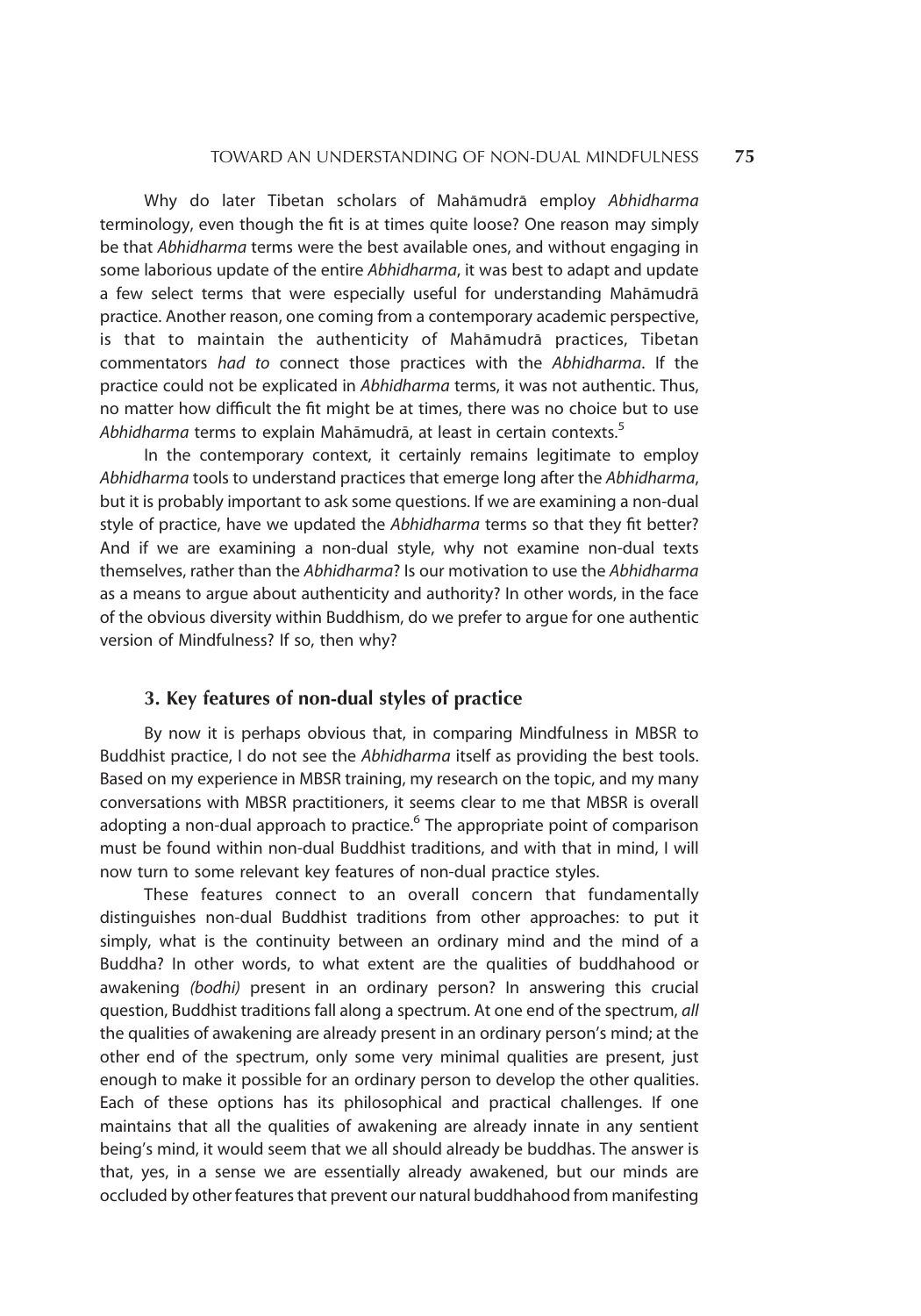spontaneously. For the other position, those who say that the qualities of buddhahood must be acquired or constructed, the problem is explaining how we can even begin, if we are cluelessly mired in our ignorance. Here, the answer is that, given the cognitive qualities we do have, the proper training and instruction can move us beyond that ignorant state, if we apply sufficient effort.

The two endpoints of this spectrum are often referred to as 'Sudden' (Tib., cig car ba) and 'Gradual' (Tib., rim bzhin pa) approaches to Buddhahood, but since these terms can be confusing, I will refer to these endpoints as 'Innateism' and 'Constructivism.' For the Innateist, progress along the path mostly involves eliminating the obscurations that prevent our innate buddhahood from emerging. For the Constructivist, the path involves eliminating obstructions, but it also requires carefully acquiring or constructing the qualities that eventually result in buddhahood. Again, it is important to see that these two positions fall at the ends of a spectrum, and various Buddhist traditions can be located at one or another point along that scale. And here is the crucial point: non-dual approaches always tend toward the Innateist approach, while the classical Abhidharma perspective is far more Constructivist.<sup>7</sup>

For the non-dual Innateist, a central task is to eliminate the obstructions that mask one's innate Buddhahood, but here the obvious question is: just what are these obstructions? As Buddhism historically develops increasingly sophisticated accounts of experience, this question raises the possibility that many qualities of ordinary experience itself are obscuring Buddhahood. For a host of reasons that cannot be explained here, the Mahāmudrā adepts of India generally took a fairly radical Innateist stance: they conclude that most or even all the structures of ordinary cognition are part of the problem. In other words, the ordinary structures of cognition—including time, space, identity and many others—are the main obstacle to the spontaneous emergence of one's innate Buddhahood. These structures, subsumed under the Sanskrit term prapañca (Tib., spros pa), are the subtlest manifestation of ignorance, and the goal of both philosophy and meditation practice must be to eliminate them.

Buddhist Constructivists, on the other hand, maintain that it is more the content of these structures, rather than the structures themselves, that are the problem. Certainly, some of the structures of one's ordinary cognition must change, but most of the basic structures such as time, space, and subject– object orientation are not taken to be problematic in themselves. Indeed, they are essential to progress along the path because without them, one cannot create one's own future Buddhahood, which must be constructed piece by piece over time. For the Constructivists, it is more some specific content, such as an automatic belief in one's own fixed identity, that must be eliminated, and other qualities, such as compassion, that must be cultivated. This process of elimination and cultivation (or construction) leads to Buddhahood for the Constructivist.

It is important to recall that the majority of Indian Buddhist scholars would be placed somewhere on the Constructivist end of this spectrum, and when the Innateist position arises, it does so in response to Constructivism. In part this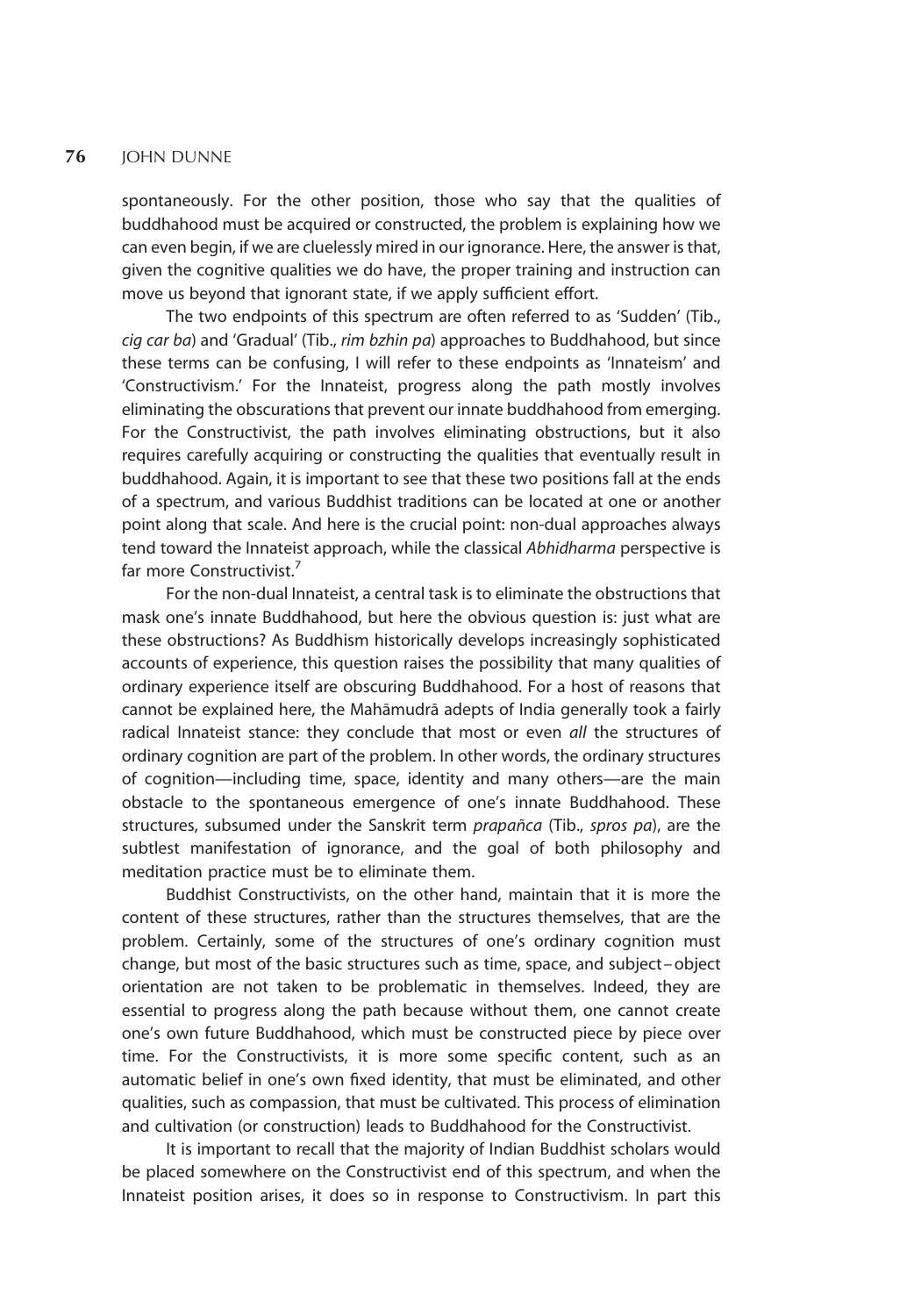means that the Innateist approach in India was contrarian: it stood outside the Buddhist mainstream and critiqued it. Thus, Saraha (fl. c. 975?), one of the great Innateist authors of India, even mocks the mainstream, scholastic approach with its highly technical accounts of meditation. And Maitripa (fl. c. 1035?), who was more willing to use some of the mainstream philosophical tools, nevertheless argues radically that proper meditation involves *asmrti* ('non-mindfulness') and<br>amanasikare ('non-attention') <sup>8</sup> amanasikāra ('non-attention').<sup>8</sup>

In speaking of 'non-mindfulness' and 'non-attention,' Maitripa directly invokes the *Abhidharma* account of meditation, whereby *smrti* ('mindfulness') and<br>manasikāre ('ettention') are considered essential to arener meditation prestice. In manasikāra ('attention') are considered essential to proper meditation practice. In the classical Abhidharma account, these two facets of awareness must be present in order for an object to be held with stability in a meditative state. And it is precisely for this reason that Maitripa insists that in proper non-dual meditation, these two facets must be inverted or negated. From the non-dual Innateist perspective, if one is cultivating smrti (Pāli, sati) and manasikāra, then one is cultivating ignorance<br>because ane is anly strengthening the subject, abject structures of augmanose because one is only strengthening the subject–object structures of awareness the very structures that are the subtlest manifestation of ignorance itself.

Below we will examine some specific practice instructions that emerge much later from this radical inversion of the Buddhist mainstream, but let us first explore some further implications of the non-dual Innateist approach. Maitripa's coinage of 'non-mindfulness' and 'non-attention' already point to a central theme: whatever techniques are employed in meditation, they must be aimed at eliminating *prapañca*, the structures of ordinary cognition that occlude one's innate Buddhahood. At the more advanced levels of practice, contemplative practice targets the structures that involve 'dualistic cognition' (Tib., gnyis 'dzin gyi blo), but since those structures are understood to be quite subtle, beginners (and even fairly advanced practitioners) cannot aim to allow them to dissipate from the start. Instead, grosser structures that depend on dualistic cognition are the starting point of practice, and these include especially the structures that permit judgments (discursive thoughts) to arise.

To understand the nature of thoughts and judgments in this context, it is useful to turn to the Buddhist epistemological tradition descending from Dharmakīrti (fl. seventh century  $c.e.$ ) and his commentators, since their works seem to be an important source for the Innateist styles of practice that eventually arise in India.<sup>9</sup> Their theories point to three features of thoughts and judgments that are especially relevant to a novice's practice. The first is that judgments involve what cognitive scientists call 'time travelling,' that is, the projection of oneself as the thinking subject into the past or the future. According to the relevant Buddhist theory of concept formation, all concepts necessarily involve this feature. Hence, to eliminate entrapment in the structures of thoughts or judgments, an obvious starting place is to cultivate present-centred awareness, as will be evident from the practice instructions below.

There is a second key feature of the Buddhist theory about thoughts: even though judgments or discursive thoughts are only representations and not real in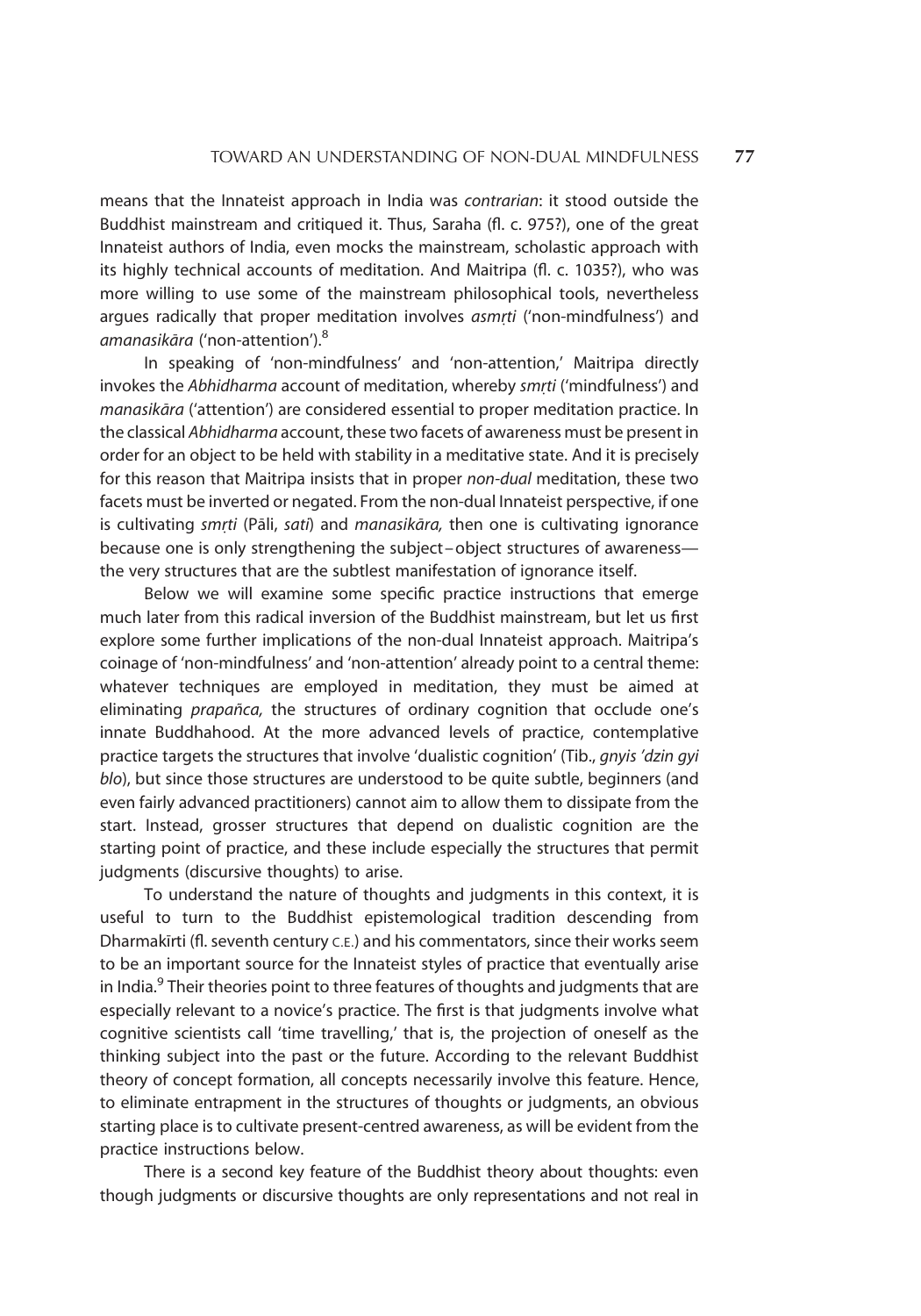themselves, they nevertheless present themselves as real. In other words, the thought of an 'apple' is not an actual apple; it cannot be eaten. Nevertheless, we have an innate tendency to construe our thoughts as real. Thus, in a way that is similar to the notion of 'cognitive fusion' in Acceptance and Commitment Therapy, we 'fuse' or meld our representations of reality with reality itself.<sup>10</sup> As a result of seeming to be real in this way, thoughts often seem highly relevant to one, and they thus draw one into a whole series of thoughts. In practice, then, one cultivates the capacity to break this cognitive fusion and not become caught in a chain of thoughts.

A third key aspect of this Buddhist view of judgments or thoughts is that they necessarily involve 'cognitive effort' (ābhoga, Tib., rtsol ba).<sup>11</sup> Further research on this notion in the Buddhist epistemological tradition is necessary, but it clearly rests on some kind of distinction between perception as a more receptive process and thought or judgment as a more active, constructive process. This does not mean that thoughts or judgments arise only when one makes a conscious effort, but rather that the process of forming thoughts requires additional, mental conditions beyond those which are necessary for sheer perception. The formation of thoughts or judgment could thus be well below one's usual level of awareness, but it is nevertheless driven by factors such as interest, goal-orientation, desires and dislikes, and so on. All these together constitute a kind of 'cognitive effort,' and this seems to be one factor in the emphasis on 'effortlessness' as a means to release the structures that allow thoughts to arise. This may explain why one of the major themes of Innateist practice such as Mahāmudrā is the 'letting go' (Tib., lhod kyis glod) of thinking itself.

Finally, building on these three features of judgments or thoughts, the Mahāmudrā practice texts suggest another important aspect: the more valueladen the thought, the more likely it is to have strong 'cognitive fusion' and thus pull one into a chain of thoughts. The implicit theory here seems to be that thoughts seem especially relevant to oneself when they are highly charged or value-laden—this includes thoughts about the good and the bad, the ethical and the unethical, the pleasant and the unpleasant, and so on. As a result of seeming to have great relevance, these thoughts ensnare us all the more easily. Hence, the practice instructions discussed below will show that an additional feature of practice, especially for the beginner, is not to become caught in value judgments during meditation, including especially judgments about the meditation itself.

In the next section we will briefly examine some actual practice instructions that illustrate the points made above, but first, let us note some problems with applying an Abhidharma analysis to non-dual Mahāmudrā practice. Given the features discussed above, it should already be clear that non-dual Mindfulness must eventually move beyond ethical judgment, recollection of the past (including recalling one's vows), or prospection (thoughts about the future). However, as Georges Dreyfus points out in his article elsewhere in this issue (Dreyfus, 2011), ethical judgment, recollection and prospection are crucial to the Abhidharma model of Mindfulness. Dreyfus correctly notes, for example, that the interpretation of Mindfulness as 'present-centred nonevaluative awareness is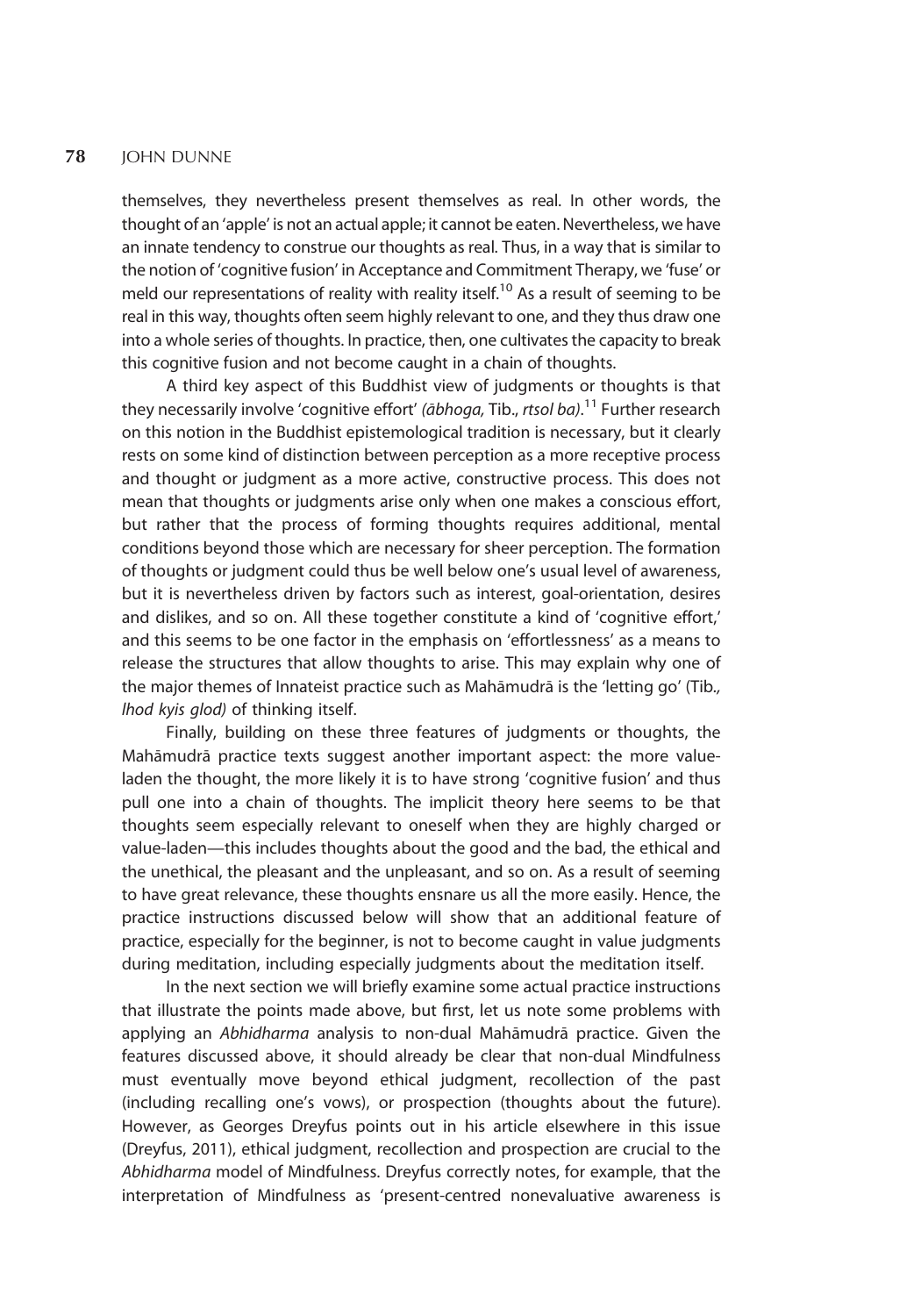problematic, for it reflects only some of the ways in which these original terms are deployed.' He points to the interpretation of *sati* (Skt., *smrti*) as Mindfulness, and<br>remarks that it must 'distinguish urbelsseme from unurheleseme mental states' remarks that it must 'distinguish wholesome from unwholesome mental states.' Thus, Mindfulness 'must be explicitly cognitive and evaluative.' This means that Mindfulness involves 'retention of information' and also prospection with regard to future spiritual goals. In short, based on his reading of the Abhidharma approach, he rejects the interpretation of Mindfulness as primarily being 'presentcentred non-judgmental awareness.' Indeed, for the Constructivist approach of the Abhidharma, an emphasis on present-centred, non-judgmental awareness would seem to lose the moral or ethical framework of Buddhist practice. At the end of this article, I will return to the way that non-dual Innateist traditions respond to this issue.

In any case, Dreyfus's analysis is an excellent presentation of a 'classical' Abhidharma approach to Mindfulness, but it may not be a good fit for the nondual Innateist approaches to Mindfulness. The features discussed above already indicate the importance of allowing the mind to settle in a non-judgmental, present-centred state, and it likewise indicates how non-dual traditions, striking a stance deliberately contrary to Abhidharma scholasticism, remain highly skeptical about the utility of evaluative thought in practice. Instead, one must become released from the very structures of such thoughts, since they are a manifestation of ignorance itself. All this will become more salient when we explore some instructions for Mahāmudrā practice and examine the role of Mindfulness therein.

## 4. Examples from practice instructions

Let us turn briefly now to some instructions from a well known meditation manual in the Mahāmudrā tradition, the Ocean of Definitive Meaning by Karma Wangchûg Dorjé, the ninth Karmapa (1556–1603). The text, composed by a central figure in the Tibetan Mahāmudrā lineages, is one of the most complete compendia of practice instructions available. Along with another, more polemical compendium by Dakpo Tashi Namgyel (1512–1587),<sup>12</sup> the *Ocean* often serves as a reference not only for practice instructions, but also for the sequence of training in Mahāmudrā practice. Innateist traditions such as the Mahāmudrā often avoid systematic presentations, in part because they do not adequately account for the need to adjust practices to suit the propensities and capacities of particular individuals. Certainly, the early Indian Mahāmudrā adepts completely eschewed any attempt to give a systematic account of their practice. Karma Wangchûg Dorjé explicitly recognizes the importance of individualization, and he too seems suspicious of systematization. But perhaps moved by a need to clarify or preserve lesser known elements of his lineage, he carefully lays out the sequence of practice through a wide range of techniques based on numerous sources, including the oral lineage. His text thus becomes a remarkable source not only for a relatively systematic version of practical instructions, but also for an historical inquiry into a broad range of Mahāmudrā practice. At the same time, in comparison to Dakpo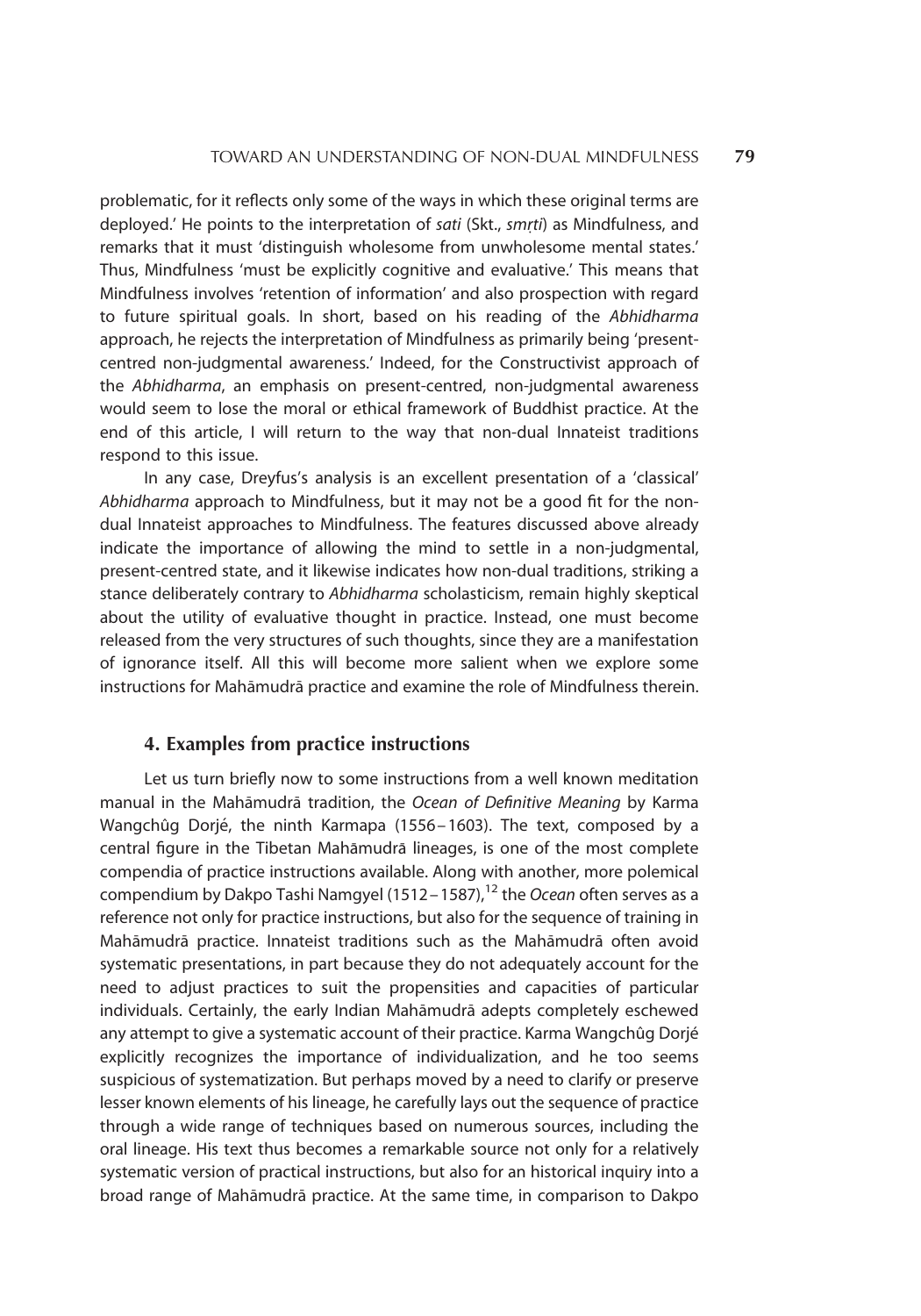Tashi Namgyel, Karma Wangchûg Dorjé is much less intent on responding to critics of Mahāmudrā by harmonizing it with more Constructivist approaches; instead, he focuses on practical instructions.

Ocean is divided into short segments that address a particular stage of practice, and for present purposes, the most relevant sections concern the general instructions that a beginner would receive at the outset of formal meditation practice. This point in the practice has already been preceded by important preliminaries, which set the type of context that will be discussed at the end of this article. With those preliminaries in place, the beginner will now start to develop the mental stability necessary for Mahāmudrā, and the term used to refer to this stage of training is *śamatha* ('Calm Abiding'), a term that distinguishes this phase from the next, when *vipas<sup>\*</sup>yana</sub>* ('Insight') arises. It is with the arisal of *vipas<sup>\*</sup>yana* that one gains liberative insight into the nature of reality itself.

Before turning to the actual instructions, the meaning of *samatha* and  $vipašyanā$  as phases of meditation training must be clarified. These terms are drawn from the Abhidharma, and in that context they are understood to be strictly structured by subject-object duality. In Mahāmudrā training, however, one eventually must move beyond such structures, and even the earliest methods of training proceed quickly from a focus on a visual object, to focus on the breath, and on to a state without explicit focus. Thus, it would be a mistake to construe śamatha in the Mahāmudrā tradition as simply equivalent to the cultivation of mental stability on an object, as it is understood in Abhidharma contexts.

What then, at the very outset of formal practice, does Karma Wangchûg Dorjé recommend for the beginner? The initial, overall instructions are simple (Ocean 78):

Do not pursue the past. Do not usher in the future. Rest evenly within present awareness, clear and nonconceptual.

These general instructions, while remarkably simple, are difficult to follow because they require that the beginner not be caught by the features of thought noted above. First, one does not 'pursue' (ries bcad) the past nor 'usher in' (snqun bsu) or anticipate the future. As Karma Wangchûg Dorjé notes, 'The past has ceased and ended; it is gone. Hence, there is nothing to think about. And the future has not yet come; it is not real, nor can it exist as an object.' When thoughts arise, they necessarily involve both 'time travelling' and the sense that the thought itself is somehow 'fused' with some real thing that it allegedly represents. The simple instruction here is to realize that thoughts about past and future cannot be about real things because neither the past nor the future truly exist except in our thoughts. This breaks the fusion and allows one to drop the time-travelling thoughts so as to 'rest within present awareness.' Thoughts about the present can arise also, however, and so Karma Wangchûg Dorjé adds that even these thoughts are caught up in fusion, which he refers to as 'cognitive grasping' (*mtshan 'dzin*). Again showing that thoughts cannot actually be what they seem to represent, he adds that one must drop all notions of 'is' or 'is not'; 'existent' or 'non-existent'; 'good' or 'bad'; and so on. He notes that 'interrupting the stream of thoughts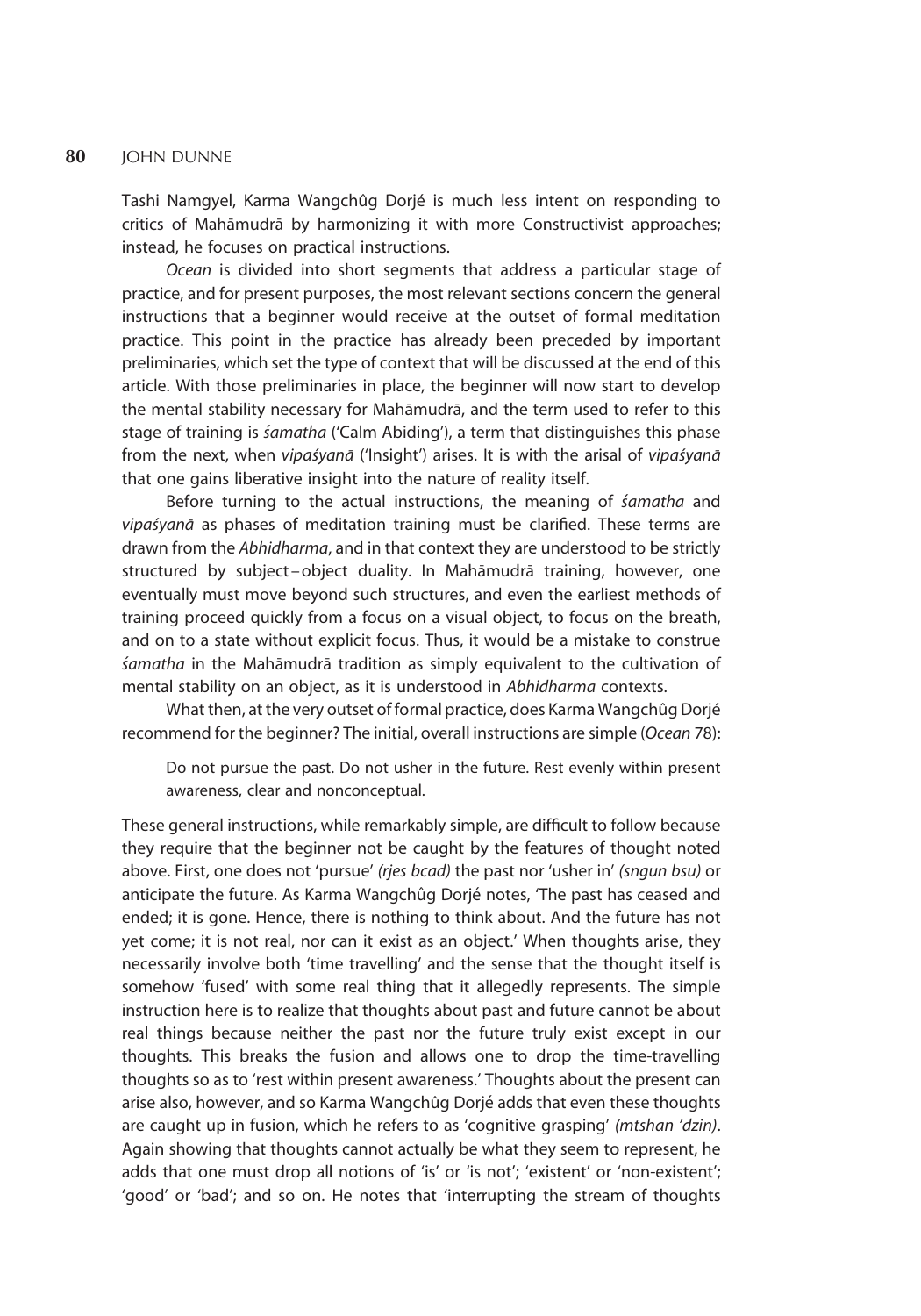about the three times [i.e., past, present and future]' is essential for the beginner to advance in practice (Ocean 78).

Much more could be said here, and Karma Wangchûg Dorjé unpacks these general instructions at length. The gist, however, remains the same, even up to the most advanced levels of practice: drop thoughts of past, present and future and release the mind into its natural state of clear, non-conceptual awareness. These core instructions hearken back to some famed advice from the Indian Mahāmudrā master, Tilopa (988 – 1069). Karma Wangchûg Dorjé repeats that advice (Ocean 83):

Not pondering. Not thinking. Not wondering. Not meditating. Not analyzing. Just place the mind in its natural state.

Citing the great Tibetan adept Ogyenpa (1230–1309), Karma Wangchûg Dorjé interprets the first three lines as referring to past, present and future, and this echoes the instructions given just above. But one is further advised that one should not strive to 'meditate' by becoming absorbed in some blank thoughtless absorption in nothingness. Nor should one 'analyze' what is arising, since this too will perpetuate the structures of cognitive grasping. Both of these—'meditating' and 'analyzing' relate to the role that 'cognitive effort' plays in producing thought. Releasing that effort, one is advised again to simply release the mind into clear, non-conceptual awareness, which is its natural state.

Tilopa's famed advice is only one passage from a long section in which Karma Wangchûg Dorjé uses various citations, stories and analogies that again and again return to the basic theme of his original instructions. My aim here is not to convey these instructions—a task that I am not qualified to do. Instead, I aim to show that they clearly target the features of thought that ensnare the beginner: time travelling, cognitive fusion and cognitive effort. In addition, Karma Wangchûg Dorjé also writes passages that underscore the Mahāmudrā tradition's additional insight into the way thoughts ensnare the mind: they seem especially relevant to oneself, and with a sense of urgency, they carry us away in a chain of judgments, evaluations, hopes and fears. He tells a somewhat amusing story to highlight the role of anticipation and evaluation (Ocean 84-5):

For example, suppose a man comes to a place and is told, 'The official says not to send you anywhere else, so stay here today.' So, even though he came with an interest in staying there, the situation gets him to thinking, 'He is going to order me to do all kinds of hard work—what else could this be about? Maybe it would be better to steer clear of all this.' And thus he gets to the point of running away. But if the official had not said anything, the man could easily have stayed for however long he was to stay. Therefore, don't give the mind work. Instead, relax and release it, do not meditate on anything. Relaxed, free and easy, release the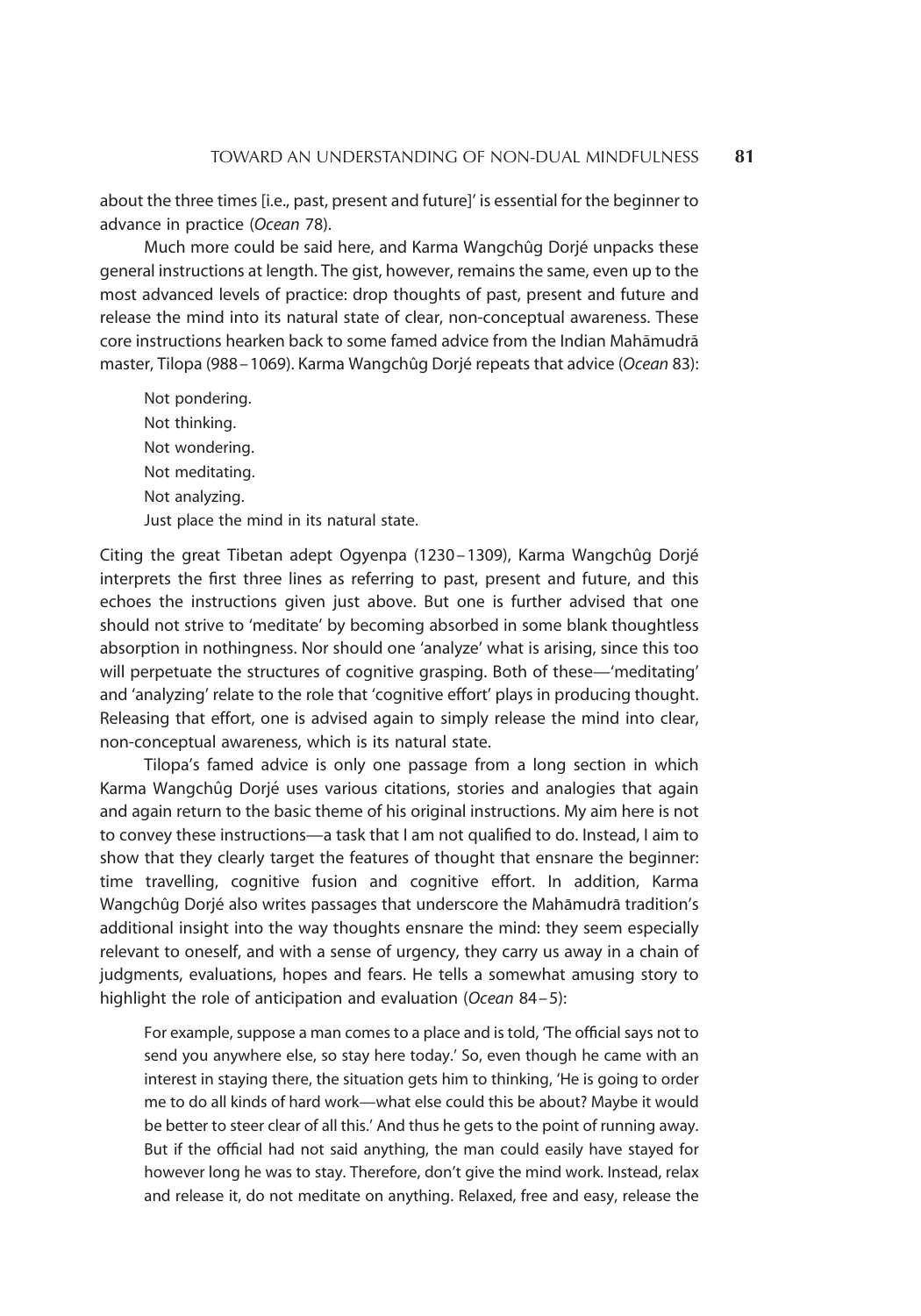mind into mere non-distraction. Within a state free of hopes and fears, devoid of evaluation or judgment, be carefree and open. And within that state, do not purse the past; do not usher in the future; place [awareness] within the present, without adjustment, without hopes or fears. Cutting all conceptual structures about the external, do not allow phenomenal appearances to surge outward. You might think, 'Meditation has arisen! Great!' or 'It has not arisen. What a shame.' But even if just that much happens, it causes the profusion of thoughts, so within a state free of anything to meditate upon or any action of meditation, clearly and directly release the mind. And thus, from that point forward, the mind naturally abides [with stability]. As Saraha said, 'If one lets go of this very mind, bound by its knots, there is no doubt: it will be free.' So without contrivance or adjustment, one releases it, having cut the structures of the three times [past, present and future]. This is the best way to seek mental stability.

This passage covers all the elements discussed above: time travelling, fusion, and cognitive effort. But it also notes the role that expectation and evaluation play in distracting one from actual practice. Here too we see the additional instruction, one repeated many times, that one need not 'adjust' or 'contrive' (bcos) the state. Attempts to tinker with the mind in this way reflect not only the disturbance of cognitive effort, but they are also motivated by evaluations and judgments about what meditation is supposed to be. For the practitioner, notions about 'what meditation should be' present themselves with special relevance. After all, if one is fully committed to meditation practice, what could be of more importance than proper meditation? Since such thoughts seem so important and relevant to practice, they easily ensnare the practitioner. Hence, even these evaluations and judgments about 'meditation' itself must be suspended if one is to release the mind into its natural state, unadjusted and uncontrived.

Overall, the gist of these instructions is unambiguous and indisputably clear, and as with the instructions cited earlier, they strongly suggest that, at least when engaged in actual practice or *mnyam bzhag*, even the beginner should not be recollecting anything explicit, nor somehow retaining awareness of spiritual goals or 'hopes and fears' (Tib., re dogs). Instead, without evaluation, one should simply release attempts at 'meditating' and instead rest in present-centred awareness. In light of these instructions, it seems difficult to construe Mindfulness in the nondual, Mahāmudrā context as being 'explicitly cognitive and evaluative' or 'retaining information,' to cite again Dreyfus's account of the Abhidharma model (Dreyfus, 2011). Such attitudes seem quite contrary to the above instructions. Instead, something like 'present-centred non-judgmental awareness' would seem to be a better fit. Is this, then, Mindfulness?

## 5. Non-dual Mindfulness?

What is non-dual Mindfulness? This is not an easy question, and I would not dare to attempt a complete answer. Not only is my own research still ongoing, but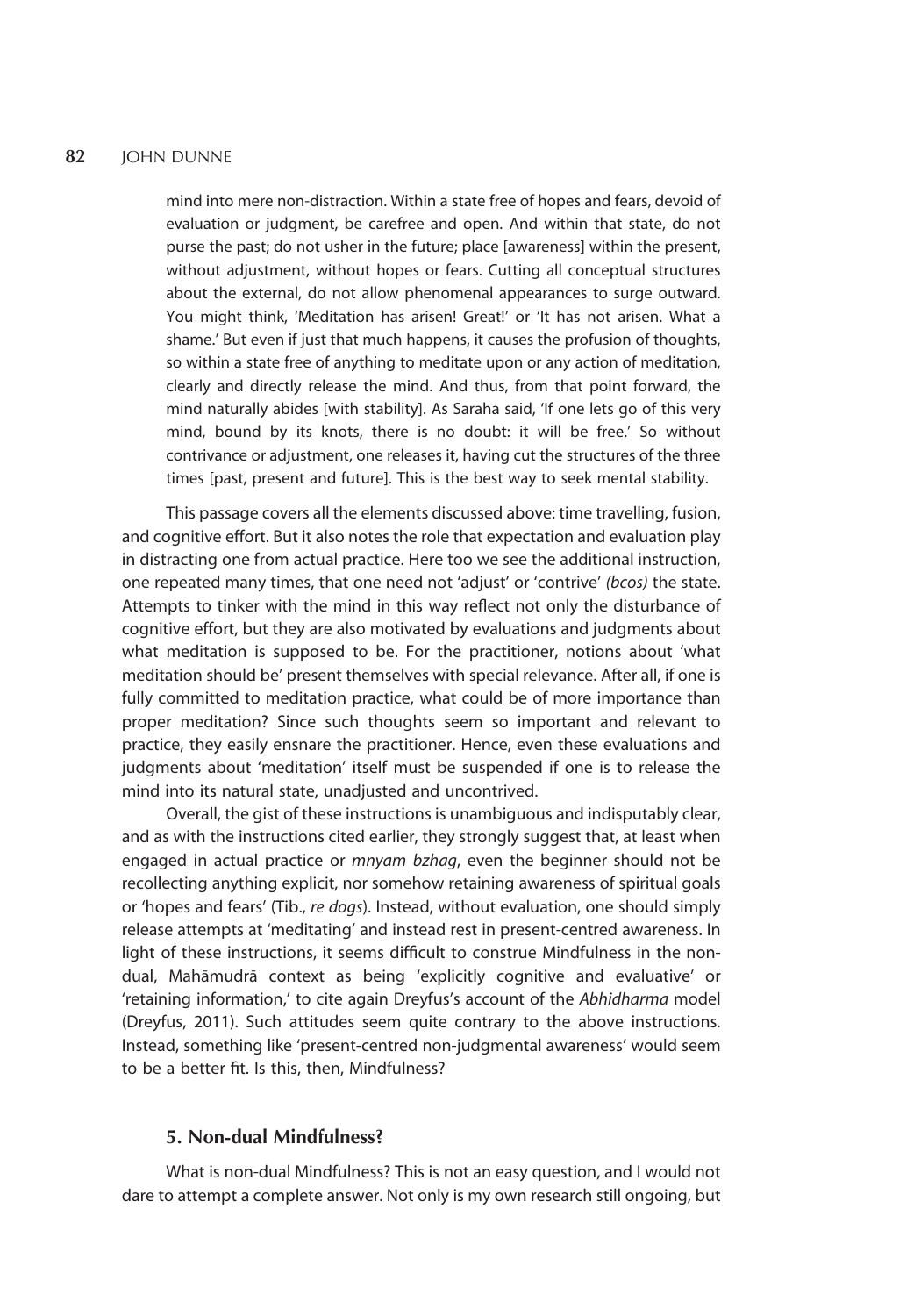the Mahāmudrā authors themselves disagree on how best to construe Mindfulness. We can appreciate the difficulties they face when we consider this apparent paradox: to properly practice Mahāmudrā, even as a beginner, it would seem that one must remain within the present without evaluation or judgment, yet clearly, to do so requires that one recollect the instructions: 'Do not pursue the past. Do not usher in the future. Rest evenly within present awareness, clear and nonconceptual.' Not only must one remember these instructions, but to implement them, surely one must evaluate one's present state to confirm that the instructions have been followed. And the tradition would not disagree: meditation here (which, in the end is 'non-meditation') is not a matter of simply entering a blank, unconscious state, nor is it a matter of randomly suppressing thoughts. There is a targeted outcome, which is the cultivation of an objectless, reflexive awareness of the mind's true nature. To this end, the instructions are to be followed, and for authors such as Karma Wangchûg Dorjé, there is a clear distinction between proper and improper practice.

These issues point to the need for some kind of monitoring—a capacity to examine one's practice as it is occurring, especially for the beginner. And this monitoring connects to one aspect of Mindfulness for Karma Wangchûg Dorjé. Although the contemporary concept of Mindfulness may well extend beyond any single Buddhist term, it clearly must involve *dran pa* in Tibetan (Skt, *smṛti; Pāli, sati).*<br>Emploring this term, Karma Wangshûg Derié speaks of a kind of menitering as the Employing this term, Karma Wangchûg Dorjé speaks of a kind of monitoring as the 'Spy of Mindfulness' (dran pa'i so pa). He mentions the 'Spy' at several points connected especially to the early phases of practice. At one such phase, for example, one turns to focusing on the breath as an object, following the principle that 'In dependence on [practicing with] a focal object, the objectless [practice] emerges' (94; dmigs pa la ni brten nas su / mi dmigs pa nyid rab tu skye). As is common with beginners, a deluge of thoughts may flow when one attempts to focus in this way, and Karma Wangchûg Dorjé recommends that one not attempt to suppress the thoughts, but that one can nevertheless remain aware 'like someone threading a needle.' He notes (Ocean 95):

In such contexts, cultivate the motivating notion ('phen pa'i 'du shes), 'I will apprehend the mind.' Then, during the actual session, set up the Spy of Mindfulness*(dran pa, S*kt., *smṛti)* and carefully examine one's mental continuum,<br>thinking the group is detailed as a stad is it exitated as dell<sup>a</sup>l Dais a secular assess thinking, 'Is my mind stable, or not? Is it agitated or dull?' Doing so, when one sees that the mind is abiding naturally; release it without leaving that state [of natural abiding]. If it is not abiding stably, then whether there are the faults of agitation or dullness, strive to apply the specific remedies for removing each.

Here, the 'Spy' of Mindfulness is clearly a term for a kind of monitoring function that, in accounts from more Constructivist traditions, is usually referred to as 'discriminating alertness' or 'clear comprehension' (samprajanya; Tib., shes bzhin). Clearly, this Spy cannot occur when one has released the mind into its clear, nonconceptual nature because the Spy requires thought and effort. Yet, since it draws on the capacity of awareness to be aware of itself, it is appropriate to use the same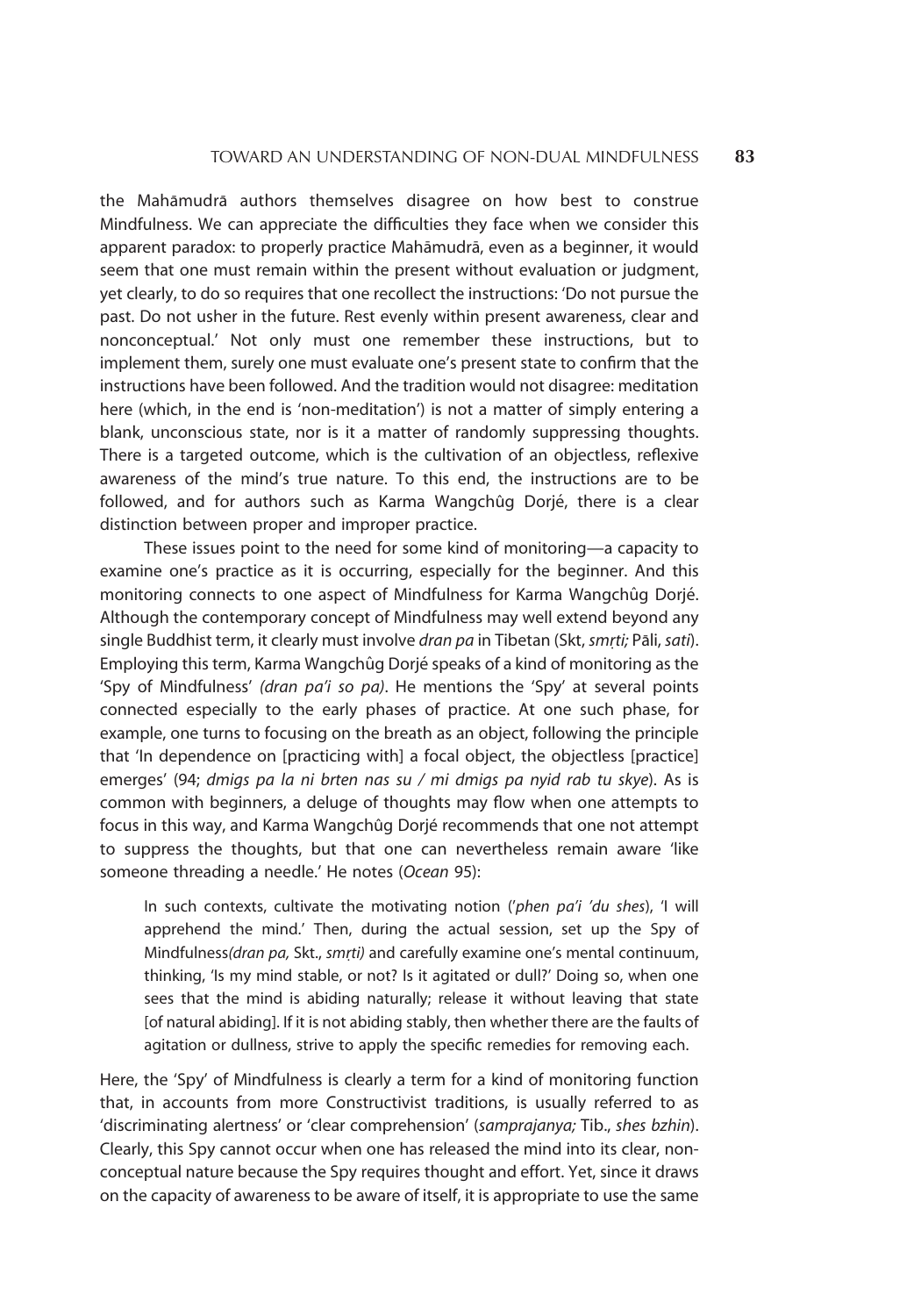term as the Mindfulness present in the mind's natural state, namely, the 'Mindfulness of mere non-distraction' (ma yengs tsam gyi dran pa).

The term 'non-distraction' is crucially important in Mahāmudrā literature, and it is even equated with meditation itself. Karma Wangchûg Dorjé himself repeatedly uses it (including in one of the passages cited earlier) to refer to the type of continual, uninterrupted awareness that, without any effort, is fully aware without any adjustment or contrivance. The Mindfulness of mere non-distraction is a feature that is always present when one successfully releases the mind into the clear, non-conceptual, natural state that is the point of even the basic instructions discussed above. One implication here is that this 'Mindfulness of mere nondistraction' is somehow essential to the natural continuity of awareness itself, and the 'Spy' is a gross, conceptual manifestation of this fundamental capacity of consciousness. Thus, the same term, 'mindfulness' (dran pa; Skt. smrti) can be<br>conlied beth to the 'Car' and to the more fundamental conscitution is more nonapplied both to the 'Spy' and to the more fundamental capacity that is mere nondistraction. A further implication, one suited to an Innateist tradition, is that even the beginner is not cultivating a capacity that is not already present in awareness, but rather, even when invoking the 'Spy,' a practitioner is drawing on the fundamental, innate capacity of awareness to know itself that manifests in its uncontrived form as mere non-distraction.

Far more could be said here about Mindfulness, or more specifically, the use of the term dran pa (Skt., smrti) to describe these aspects of awareness in practice.<br>One might prefitably turn to a parallel description given by Dalma Tashi Nameval One might profitably turn to a parallel description given by Dakpo Tashi Namgyel who, in a manner similar to the rhetoric of the 'Spy' and 'mere non-distraction,' discusses the distinction between 'Effortful Mindfulness' (rtsol bcas kyi dran pa) and 'Effortless Mindfulness' (rtsol med kyi dran pa), which itself amounts to 'mere non-distraction.'<sup>13</sup> In any case, it would seem that effortless Mindfulness of mere non-distraction lies at the core Mahāmudrā practice. And, in comparison to more dualistic approaches drawn from the Abhidharma, this Mahāmudrā approach to Mindfulness seems a much better candidate for comparison with many contemporary approaches for cultivating mindfulness such as those found in MBSR.

## 6. Conclusion: The role of context

The question of how the non-dual Mindfulness of Mahāmudrā might relate to contemporary versions is one that I will leave to other, far more qualified authors. My hypothesis is that the comparison will be very fruitful, largely because the styles of practice and rhetoric appear to overlap in significant ways. If, however, a non-dual style of Mindfulness is indeed a much more apt point of comparison for contemporary approaches, another issue immediately surfaces: the context of practice.

In some ways, the manner I have presented the instructions on practice and Mindfulness in Mahāmudrā is misleading because even a casual glance at Karma Wangchûg Dorjé's text reveals much more. Many highly conceptual and effortful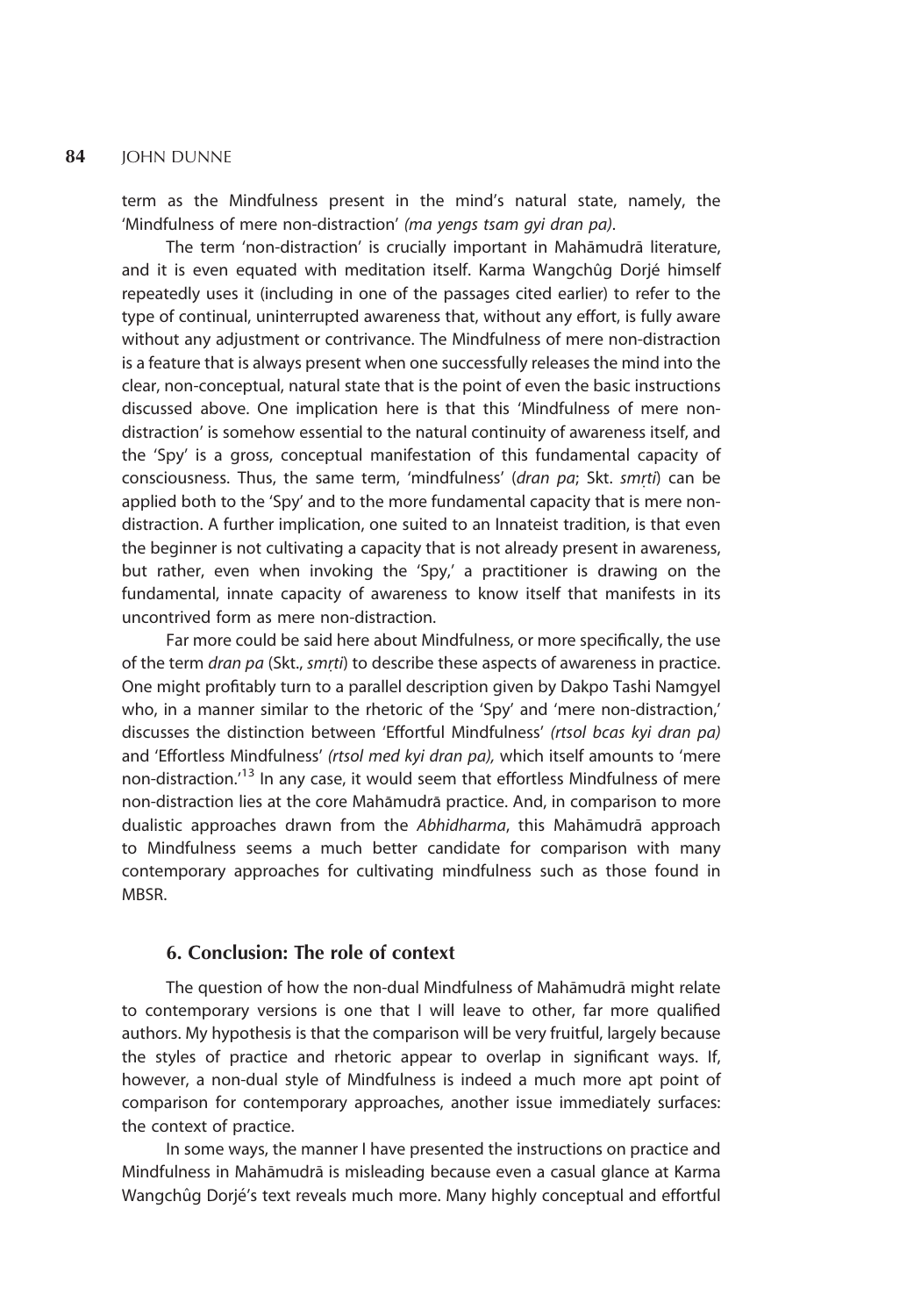practices are included even in the section that presents the general instructions for the formal practice aimed at 'resting in present awareness, clear and nonconceptual.' And when Karma Wangchûg Dorjé moves on to more specific instructions for the beginner, one encounters visualizations, exhortations to consider the meaning of practice, and ethical appeals. These passages seem to move far beyond the simple cultivation of present-centred, non-evaluative awareness. In short, it is clear that even the formal practice itself is framed by a carefully developed and delivered conceptual framework of instructions. And even more important are the preliminary practices that are considered essential for the practitioner who seeks to live in the utter absence of distraction that lies at the core of Mahāmudrā practice.

What role do these preliminaries play? They establish, first, a test for the practitioner, since no one can receive formal instruction without long and intense practice of the preliminaries. They include contemplations on, for example, the inevitably of death and the essentially dissatisfactory nature of one's confused life. They thus provide an intense motivation fuelled by the realization that one could die at any moment. And they cultivate the urge to move beyond dissatisfaction toward genuine flourishing and lasting happiness. Through the intense cultivation of devotion in the preliminaries, practitioners are made uniquely receptive to the challenging instructions of the main practice, but they are also provided with a clear spiritual goal, embodied by the living, human teacher who inspires such devotion. And through an understanding of how the present mind is karmically conditioned, practitioners encounter a context to interpret the difficulties of practice, including the anxieties, intense ecstasies and moments of depersonalization that are side effects of the practice. Clearly, these and other features of the preliminary practices require one to work with highly evaluative and complex thoughts that are themselves built on time travelling, cognitive fusion, and cognitive effort. Hence, even if evaluative judgments and value-laden thoughts are suspended in actual practice, they play a crucial role in the success of that practice.<sup>14</sup>

Far more could be said about the context created by the preliminaries, including especially their psychological function. But in a broader sense, this strong emphasis on preliminary practices locates the Mahāmudrā lineages squarely within the world shared by all Tibetan traditions: an ethics based in nonharm and compassion; an orientation toward the spiritual goal of eliminating all suffering; the centrality of wisdom embodied by a long lineage of realized persons—these and many more elements were shared. Yet the traditions also disagreed at times, and Mahāmudrā was certainly the target of searing critiques. In response, authors such as Dakpo Tashi Namgyel vigorously defended Mahāmudrā practice by interpreting it in classical Abhidharma terms. One easy explanation for his efforts is that he sought to authenticate Mahāmudrā by appealing to the unquestionable authority of the Abhidharma, and to a great extent, that motivation makes sense, given the social and political upheaval that threatened his Mahāmudrā tradition during his lifetime. This explanation is plausible and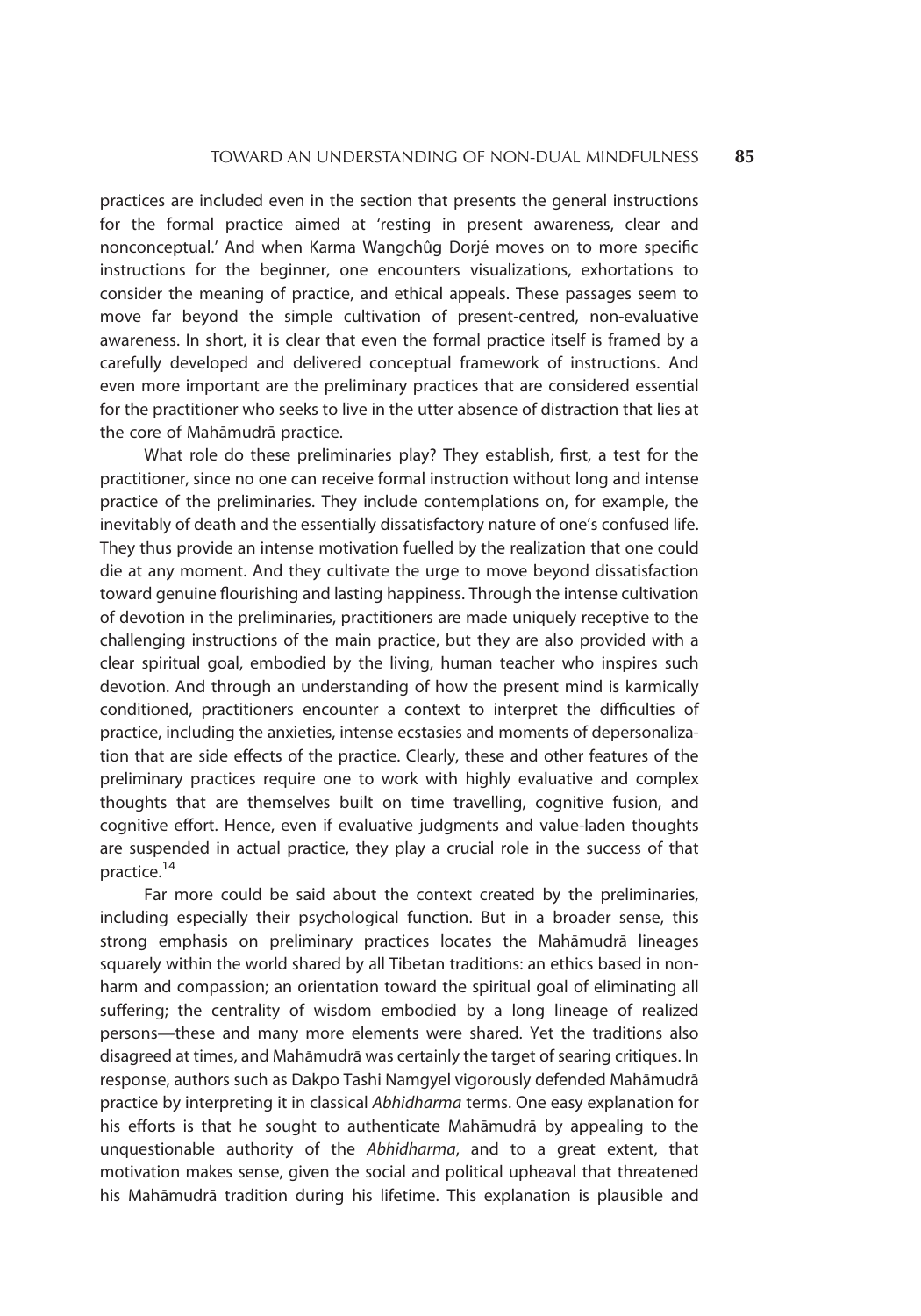relevant, but it sidesteps precisely the issue just raised: the importance of context. In India, Maitripa, Saraha, Tilopa and other influential proponents of a non-dual Innateist approach located themselves in deliberate opposition to the Buddhist mainstream. One might argue that, as long as that mainstream was present, there was little danger of losing the context of ethical values and spiritual goals that are expressed in the preliminary practices discussed above. What happens, however, when a non-dual style becomes mainstream? Perhaps Tibetan authors such as Dakpo Tashi Namgyel were not simply apologists for the non-dual approach; perhaps they were also pointing to the danger of having no mainstream against which to be contrary. In short, as Mahāmudrā practice became institutionalized in Tibet, it could no longer rely on the mainstream to provide a framework of goals, ethics, aesthetics and so on. There was no mainstream to turn to because, at least for many great monastic institutions of Tibet, Mahāmudrā had become the mainstream. In other words, the tradition could no longer rely on the mainstream to provide a context for a contrarian practice, because that contrarian practice had become an institutionalized mainstream.

With this in mind, we might ask whether contemporary mindfulness—in MBSR or in contemporary Buddhist practice—might also be emerging as its own mainstream. Certainly, it may stand in opposition to many features of mainstream culture in the United States, for example. Yet mindfulness (in the largely non-dual sense) is now widespread in the therapeutic community, and perhaps a deliberate engagement with questions of context is inevitable. Lacking clinical experience, I cannot answer this question, but perhaps it is worth posing. Or perhaps, in the spirit of the most radical non-dual approaches, all the context we need is already present, fully innate.

## **NOTES**

- 1. For the issue of diversity within Buddhism, see, for example, Hallisey and Reynolds (1989) and Lopez (2005).
- 2. For more on this and other features of commentaries, see the introduction to Ganeri (2007).
- 3. Georges Dreyfus' article in this special issue of Contemporary Buddhism is an excellent source for the Abhidharma interpretation as applied to contemporary practice (Dreyfus, 2011). Others include Wallace (2006). For the Abhidharmasamuccaya, the translation of Rāhula's French translation (Asaṅga, 2001) is the best English source for the Abhidharmasamuccaya, while the translation of de la Vallée Poussin's French translation (Vasubandhu, 1990) is the only available English translation of the Abhidharmakośa. See also the relevant summaries in Potter (2002) for other scholarly resources.
- 4. In addition to 'reflexive awareness,' other English translations of svasamvitti include 'self-awareness' and 'self-knowing.' For more on Dharmakīrti, see Dreyfus (1997) and Dunne (2004).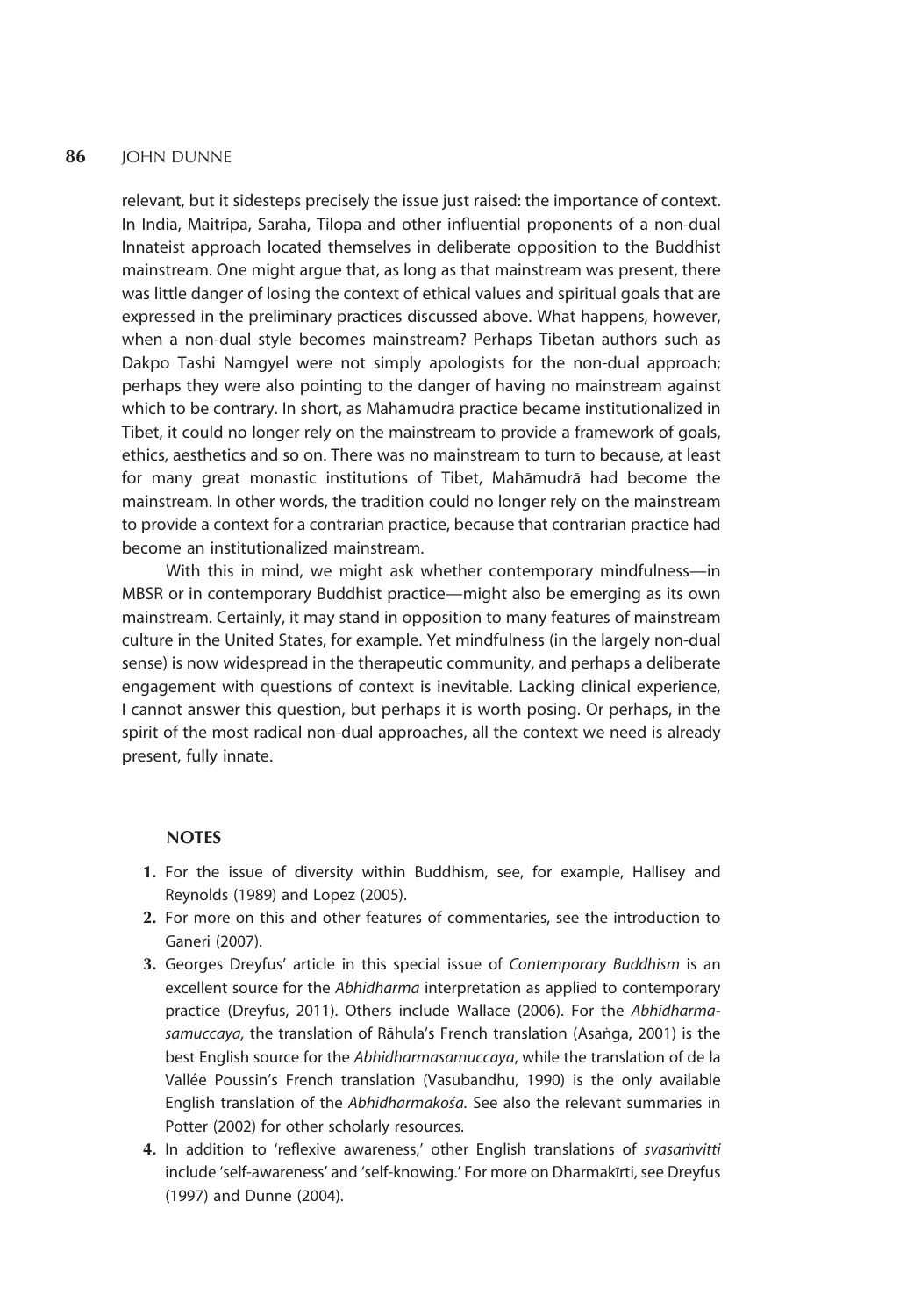- 5. An important parallel here is the role played by the works of the Indian author Candrakīrti in justifying Tibetan interpretations of Madhyamaka thought, even though his works were not easy to reconcile with many Tibetan interpretations. See Vose (2009).
- 6. My exposure to MBSR comes through formal training in the week-long 'MBSR in Mind-Body Medicine' and through the works of Jon Kabat-Zinn, who has also graciously clarified the notion of Mindfulness in MBSR over the course of numerous conversations and email correspondence.
- 7. For a scholarly treatment of the Innateist (or 'Sudden') and Constructivist (or 'Gradual') debate in the context of Tibetan Buddhism, see Ruegg (1989).
- 8. See Higgins (2008) and Mathes (2008) for more on the dates of these figures and the notion of *amanasikāra*. And see especially Jackson (2004, 2005) for an excellent overview of Mahāmudrā and translations from Saraha's poetic works.
- 9. One commentator of particular note is Sakyabuddhi (fl. Seventh to eighth centuries, C.E.), who states explicitly that the state of meditative absorption consists of the non-dual, reflexive awareness of mind itself (Dunne, 2004, 406, n.15). For more on the relevant Buddhist theories of concept formation, see Dunne (Forthcoming).
- 10. For 'cognitive fusion,' see chapter 3 of Hayes et al., (2003).
- 11. See Dharmakīrti's Pramāṇavārttika (3.6), translated in Dunne (2004, 394).
- 11. Jee Bhannamin J. Hanagarahuma (Bib), hanslated in Danne (2007, 307).<br>12. Dakpo Tashi Namgyel's text is the famed Phyag chen zla zer (see references).
- 13. Phyag chen zla zer 244b-247a. Note here Dakpo Tashi Wangyel's attempts to reconcile Abhidharma notions of mindfulness with non-dual practice.
- 14. See Gyatso (1999) for the issue of the role of context in Tibetan contemplative experience.

#### **REFERENCES**

- ASANGA. 2001. The compendium of the higher teaching. Translated by W. Rahula and translated from French by S. Boin-Webb. Fremont, CA: Asian Humanities Press.
- DREYFUS, GEORGES. 1997. Recognizing reality: Dharmakīrti's philosophy and its Tibetan interpretations. Albany: State University of New York Press.
- DREYFUS, GEORGES. 2011. Is mindfulness present-centred and non-judgmental? A discussion of the cognitive dimensions of mindfulness. Contemporary Buddhism 12: 41 –54.
- DUNNE, JOHN. 2004. Foundations of Dharmakīrti's philosophy. Boston: Wisdom Publications.
- Dvags po Bkra shis Rnam rgyal [Dakpo Tashi Namgyel], 1997. Nges don phyag rgya chen po'i sgom rim gsal bar byed pa'i legs bshad zla ba'i 'od zer. In Nges don phyag rgya chen po'i khrid mdzod, Vol. 8. Edited by Zhva dmar Rinpoche. TBRC No. W23447, Vol. 1898. New Delhi: [=Phyag chen zla zer].
- DUNNE, JOHN D. Forthcoming. Key features of Dharmakīrti's Apoha theory. In Apoha, ed. M. Siderits, T. Tillemans, and A. Chakrabarti. New York: Columbia University Press.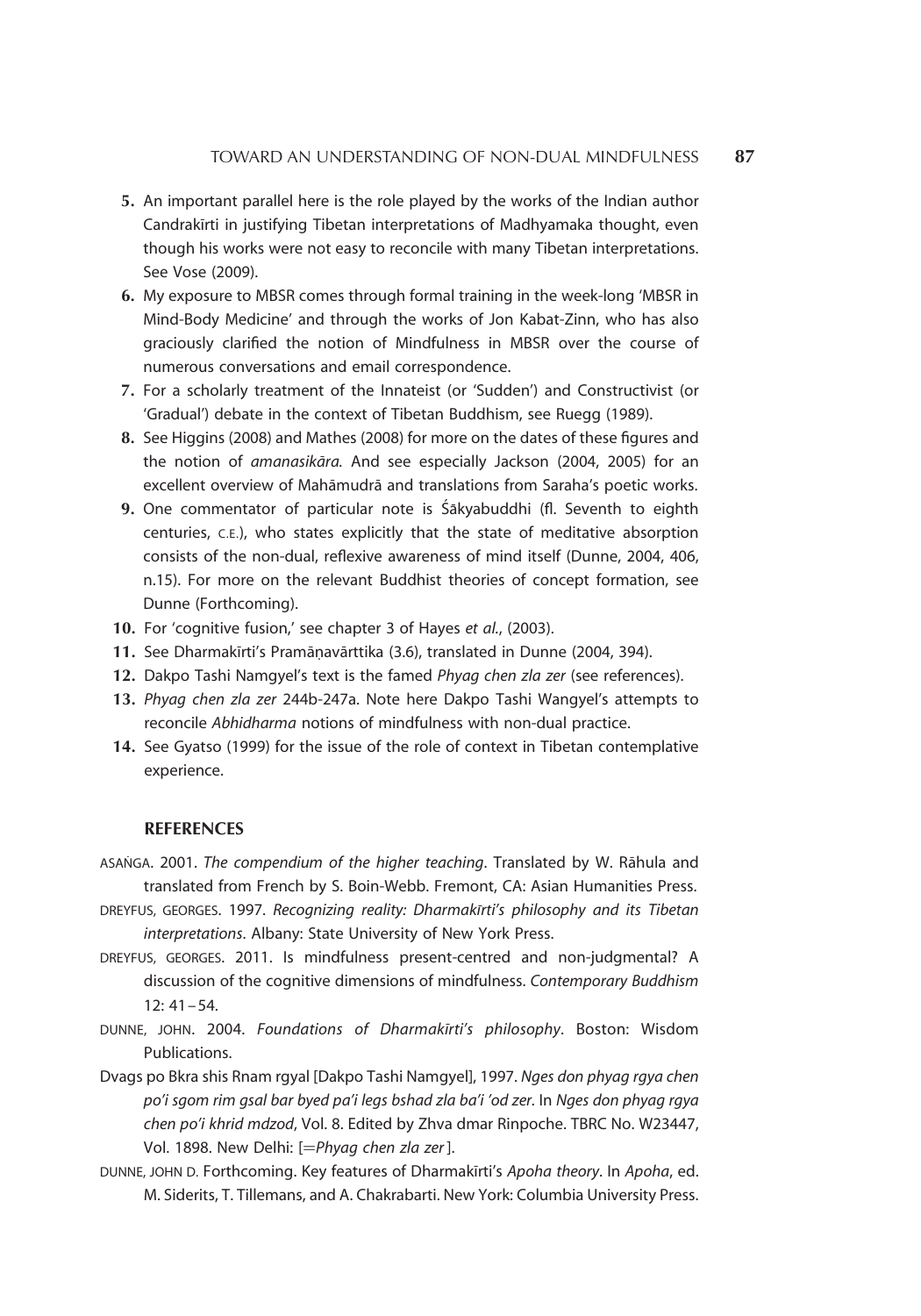- 88 JOHN DUNNE
	- GANERI, JONARDON. 2007. The concealed art of the soul: Theories of self and practices of truth in Indian ethics and epistemology. New York: Oxford University Press.
	- GYATSO, JANET. 1999. Healing burns with fire: The facilitations of experience in Tibetan Buddhism. Journal of the American Academy of Religion 67 (1): 113–47.
	- HALLISEY, CHARLES, and FRANK E. REYNOLDS. 1989. Buddhist religion, culture and civilization. In Buddhism and Asian history, ed. Jospeh M. Kitagawa, and Mark D. Cummings, 4–28. New York: Macmillan Pub. Co.
	- HAYES, STEVEN C., KIRK D. STROSAHL, and KELLY G. WILSON. 2003. Acceptance and commitment therapy: An experiential approach to behavior change. New York: The Guilford Press.
	- HIGGINS, DAVID. 2008. On the development of the non-mentation (amanasikāra) doctrine in Indo-Tibetan Buddhism. Journal of the International Association of Buddhist Studies 29 (2): 255–303.
	- JACKSON, ROGER. 2004. Tantric treasures three collections of mystical verse from Buddhist India. New York: Oxford University Press.
	- Karma Dbang Phyug Rdo Rje [Karma Wangchûg Dorjé]. 2006. Lhan cig skyes sbyor gyi zab khrid nges don rgya mtsho'i snying po phrin las 'od 'phro. In Phyag chen rgyas pa nges don rgya mtsho, 'bring pa ma rig mun sel, bsdus pa chos sku mdzub tshugs bcas so. Varanasi. India: Vajra Vidya Institute Library. [= Ocean ].
	- LOPEZ, DONALD. 2005. The story of Buddhism: A concise guide to its history and teachings. New York: Harper San Francisco.
	- MATHES, KLAUS-DIETER. 2008. A direct path to the Buddha within: Gö Lotsāwa's Mahāmudrā interpretation of the Ratnagotravibhāga. Boston, MA: Wisdom Publications.
	- POTTER, KARL H. 2002. The encyclopedia of Indian philosophies: Vol. VIII, Buddhist philosophy from 100 to 350 A.D. New Delhi: Motilal Banarsidass.
	- RUEGG, DAVID. 1989. Buddha nature, mind and the problem of gradualism in a comparative perspective: On the transmission and reception of Buddhism in India and Tibet. London: School of Oriental and African Studies, University of London.
	- VASUBANDHU. 1990. Abhidharmakos´abhāṣyam. Translated by L. de la Vallée Poussin and \_ translated from French by L. Pruden. Berkeley, CA: Asian Humanities.
	- VOSE, KEVIN. 2009. Resurrecting Candrakīrti: Disputes in the Tibetan creation of Prāsangika. Boston, MA: Wisdom Publications.
	- WALLACE, B. 2006. The attention revolution: Unlocking the power of the focused mind. Boston, MA: Wisdom Publications.

John Dunne, Department of Religion, Emory University, Mailstop: 1535/002/1AA 537 Kilgo Cir., Callaway S214, Atlanta, Georgia 30322, USA. Tel: + 1 404 712 9377 (office); Email: jdunne@emory.edu